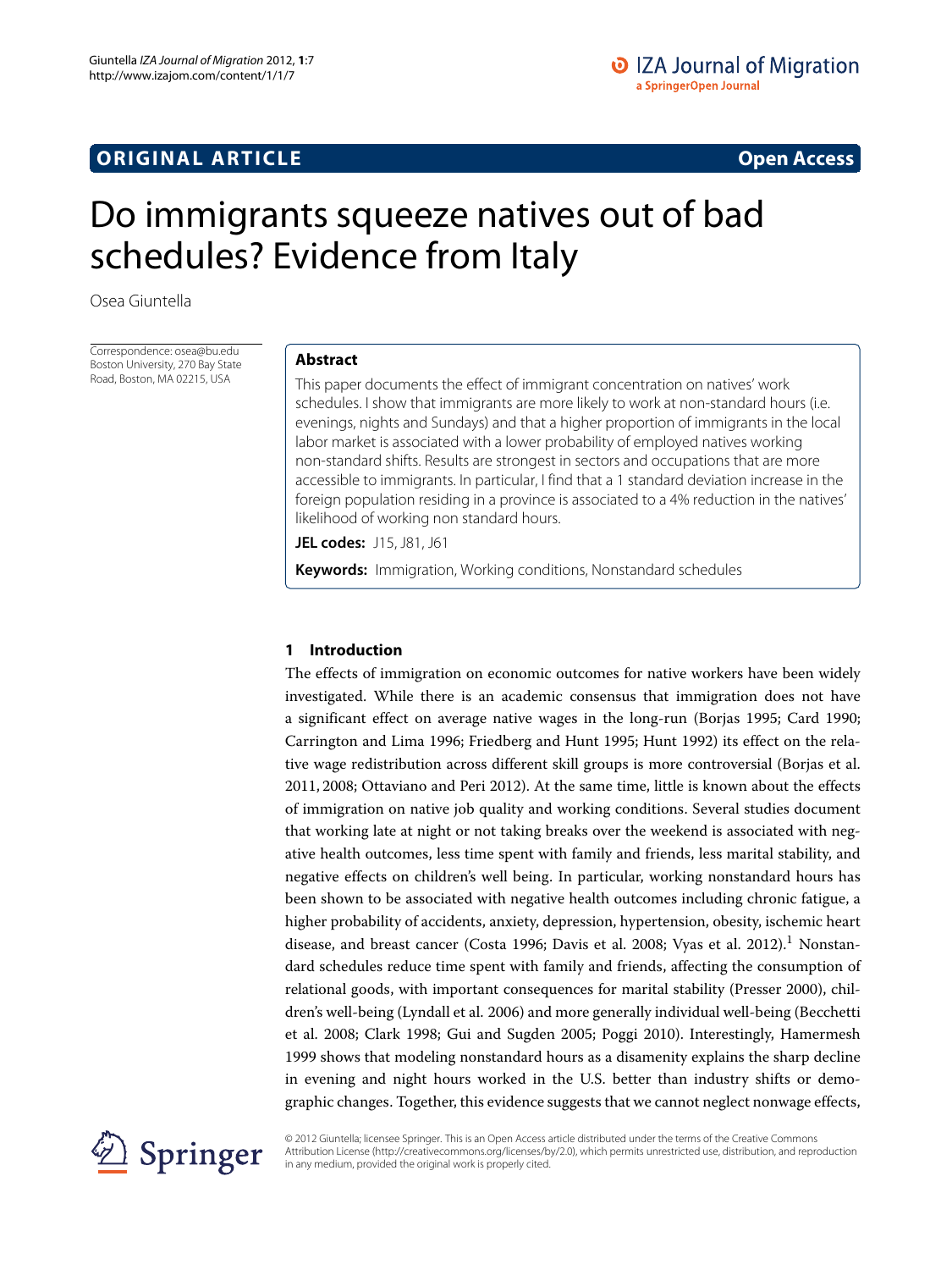such as work schedules, when analyzing the overall impact of immigration on the native labor market.

This paper investigates whether an increased presence of immigrants in the local labor market affects the nonwage attributes of natives' jobs. Specifically, this study provides evidence that immigrants have a higher likelihood to work nonstandard hours (relative to natives) and then analyzes the effects of immigration on the likelihood of natives working nonstandard hours.

While the main contribution of this study is to provide an empirical investigation of the relationship between native working schedules and the proportion of immigrants in a local labor market, there are several reasons why immigrants might show a higher tendency to work nonstandard hours and in turn affect the likelihood of natives working non-standard hours. Since most immigrants are lower-skilled (relative to natives) and lower-skilled jobs are more likely to involve nonstandard schedules, the increased number of immigrants could partly crowd out natives from non-standard employment. As discussed by Orrenius and Zavodny [\(2009\)](#page-20-15), since job amenities are usually considered a normal good and since immigrants have on average less wealth than natives, immigrants might be more willing to trade-off higher wages for worse shifts. Furthermore, because many occupations that have nonstandard shifts may require less interpersonal skills, immigrants with poor Italian-speaking skills and lower communicational skills might have a comparative advantage in working these shifts. Consistently with recent literature on immigration and task specialization (Cortes and Tessada [2011;](#page-20-16) D'Amuri and Peri [2010;](#page-20-17) Peri and Sparber [2009\)](#page-20-18), the complementarity of different working schedules and group heterogeneity in the propensity to work nonstandard shifts might induce a negative effect of immigration on the likelihood of natives working nonstandard hours.2

Previous studies analyzed whether immigrants are more likely than natives to work in risky jobs (Berger and Gabriel [1991;](#page-19-3) Orrenius and Zavodny [2009,](#page-20-15) [2012\)](#page-20-19) as well as differences in time use by nativity (Hamermesh and Trejo [2012;](#page-20-20) Ribar [2013\)](#page-20-21). However, to my knowledge, only Hamermesh [\(1998\)](#page-20-22) has examined the impact of immigrants on natives' job quality using US data. In particular, he provides evidence that similar immigrant and native workers enjoy the same job amenities, including the likelihood of working at inferior times and having higher injury rates, and that the immigrant concentration has no consistent effect on the quality of natives' job amenities. However, his analysis and the causal interpretation of his findings are severely restricted by the paucity of data on workplace disamenities and information identifying workers' national origin.

By taking advantage of the Italian Labor Force Survey (LFS), which contains information on both schedules and nativity since 2006, I contribute to the previous literature by investigating the role that immigration plays on native job quality using a much larger sample and by focusing on the impact of immigration on native schedules in the Italian labor market. Italy offers an interesting example of a developed country that has rapidly shifted from origin to destination for migration flows. Until the mid-1980s, the net migration rate was negative, but between 2002 and 2008, Italy attracted about half a million foreign citizens per year, bringing the foreign population to an estimated 4.5 million persons in 2008, which was about 7.5 percent of total population. Substantial variation in the concentration of immigrants across Italian provinces allows us to identify the effect of immigration on native working schedules (see Figure [1\)](#page-2-0).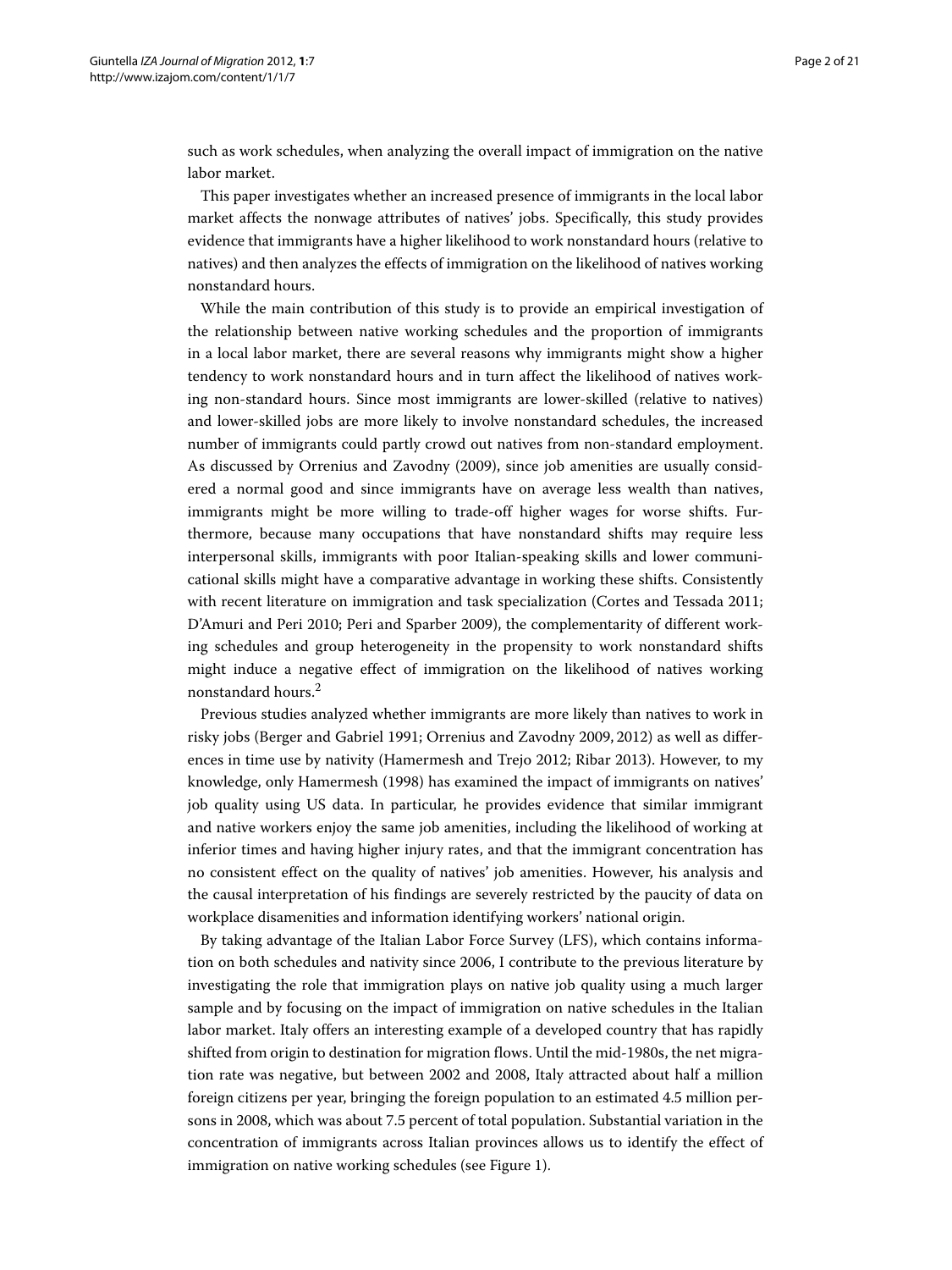

<span id="page-2-0"></span>To account for potential endogeneity in immigrant location choices, I use historical settlement choices of immigrants across local labor markets to instrument for current immigrant distribution across Italian provinces (Card [2001;](#page-20-23) Lewis [2005\)](#page-20-24). At the same time, I include in the estimation a range of past local labor market characteristics, such as sectoral composition and labor productivity that might affect both immigrant settlements and the demand for nonstandard schedules.

The empirical analysis suggests that immigrants -I exclude EU-15 citizens from the analysis- are more likely to work at nonstandard hours (32% versus 28%) and that a larger proportion of foreign workers in a local labor market reduces the likelihood of working nonstandard hours for natives. In particular, doubling the share of immigrants living in a province (a 1.3 standard deviation increase) reduces the share of natives working nonstandard hours by 2 percentage points (from 28% to around 26%, a 7% reduction). The improvement in average working conditions is driven by the changes recorded in sectors that are generally considered more accessible to immigrants (hospitality, retail, transports etc.), while results are not significant in sectors that are typically less accessible to noncitizens and in which natives face lower competition from immigrants (for example, the public or financial sectors). Similarly, there is no significant effect on the schedules of selfemployed workers and highly specialized white collars. This reduction in the likelihood of working nonstandard hours is not associated with significant effects on the probability of being employed or on the number of hours worked. When looking at labor market flows, using the longitudinal component of the Italian LFS, I find that a larger predicted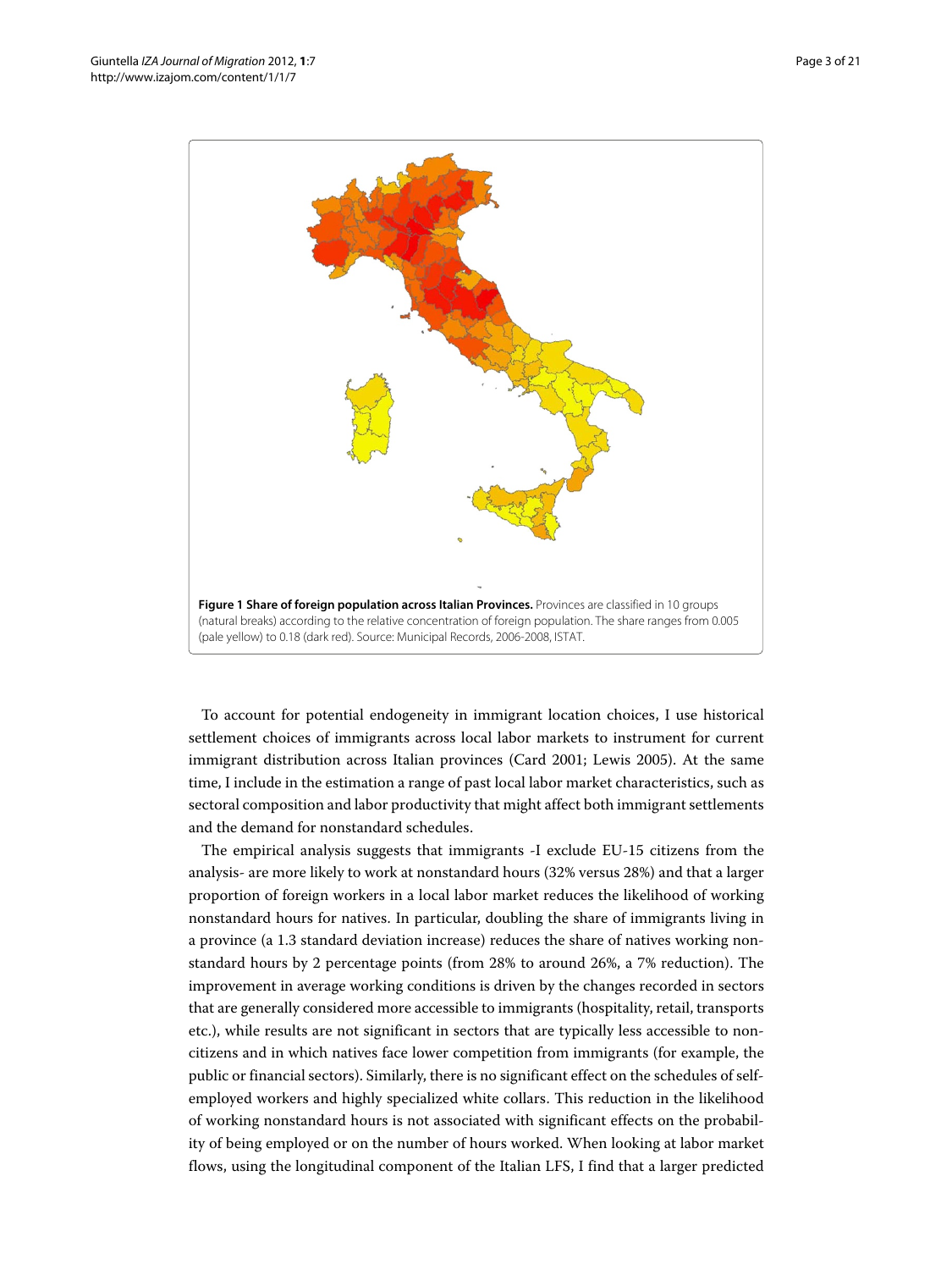foreign population significantly decreases natives' probability of worsening the schedule or remaining employed at nonstandard hours. All other flows do not appear to be significantly shaped by a predictably larger immigrant stock. The results are robust to different specifications as well as different measures of foreign population.

The structure of the paper is as follows. Section [2](#page-3-0) provides a description of the data and illustrates the empirical specification and identification strategy. Section [3](#page-7-0) presents the main results of the paper. In Section [4](#page-15-0) I discuss key results and robustness checks. Concluding remarks are in Section [5.](#page-16-0)

# <span id="page-3-0"></span>**2 Data and empirical specification**

# **2.1 Data**

The main data sources for this paper are the 2006-2008 waves of the Italian Quarterly Labor Force Survey (LFS). The survey was originally designed to produce cross-sectional data, as each sample household is interviewed for four quarters, but the records can be linked to produce longitudinal data at three, nine, twelve and fifteen month intervals.<sup>3</sup> The LFS yields a rich set of socio-demographic information on individuals, including hours worked and whether nonstandard hours were worked over the month prior to the survey. Specifically, individuals were asked if they worked in the evening (between 8 pm and 11 pm), at night (later than 11 pm), and on Saturday or on Sunday.<sup>4</sup>

Nonstandard hours are quite common in this representative sample of workers. About 14 percent of those employed reported having worked between 8 pm and 11 pm at least twice a week; and another 5.5 percent reported working at least once a week. Work after 11 pm is less frequent, but still more than 10 percent reported having done so one or more times a week. More than one-third of the workers reported working at least twice on Saturday over the previous month, and an additional 10 percent reported working at least once on a Saturday (see Table S14 in the Additional file [1\)](#page-19-4). Approximately 20 percent of the workers reported working on Sunday. In the following analysis, I define nonstandard schedules (NS) as those involving work in the evening or at night at least once a week, or work on Sunday at least once a month. I consider working on Saturday standard for a work schedule, as working on Saturday is common in Italy, especially for retailers and many segments of the public sector (see Table S11 in the Additional file [1\)](#page-19-4). However, I explore different definitions of nonstandard hours in the robustness checks.<sup>5</sup> As shown in Figures [2](#page-4-0) and [3,](#page-4-1) a significant proportion of employed persons in all sectors and professions work nonstandard hours, ranging from around 80 percent among managers and service workers in the hospitality sector, to less that 10 percent among clerks in the public sector.

Following the traditional area approach, I exploit the heterogeneous geographical distribution of immigrants across Italy as the main source of variability. The analysis focuses on immigrants who are not EU-15 citizens and who are in large part coming from Maghreb and Eastern Europe.<sup>6</sup> In particular, I combine the micro-data drawn from the LFS with aggregate data on the immigrant distribution from the Survey on demographic balance and resident foreigners provided by the National Institute of Statistics (ISTAT).<sup>7</sup>

This survey includes data on all the immigrants recorded in Municipal records.<sup>8</sup> The Municipal Records on population report both the native and foreign population for all 8,100 municipalities in Italy and can be aggregated for the 626 Italian local labor markets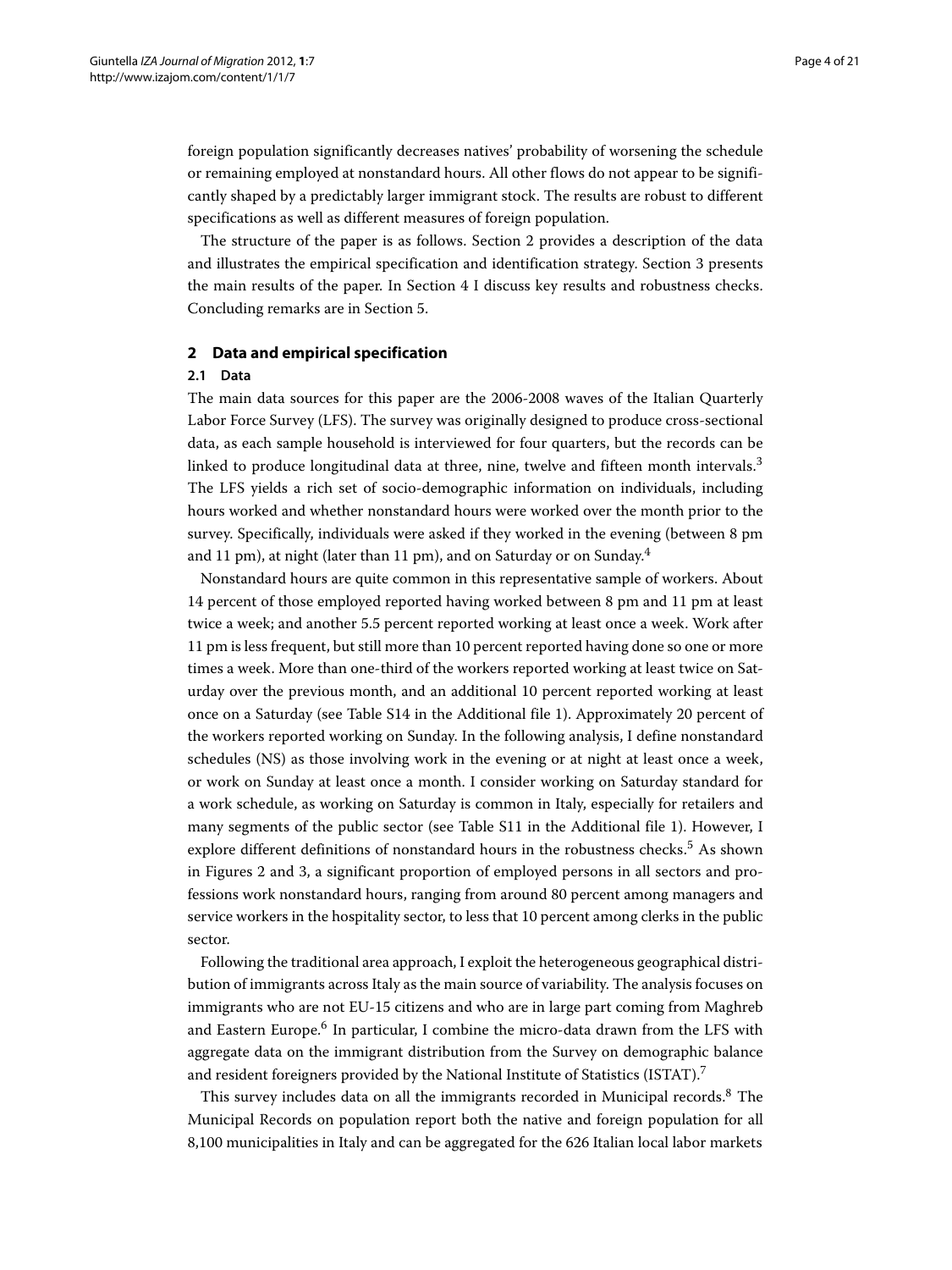

<span id="page-4-1"></span><span id="page-4-0"></span>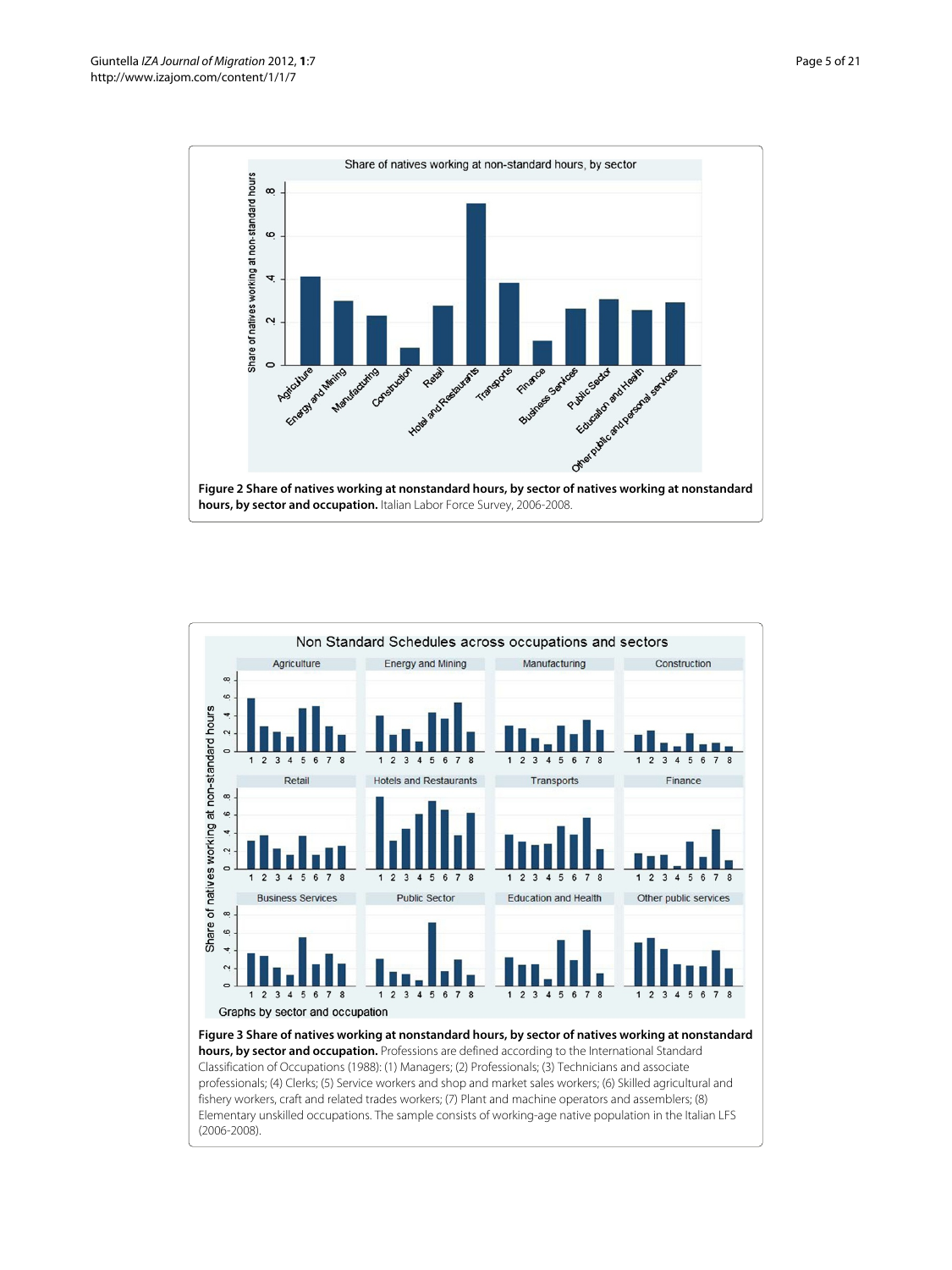(LLM) as defined by ISTAT. However, information on country of origin and area of residence is publicly available only at the province level.<sup>9</sup> Since my identification strategy is based on historical settlement patterns of immigrants in Italy by country of origin (e.g., Card [\(2001\)](#page-20-23)), I use province as the geographic unit in the main specification of this paper. I discuss the results obtained using the population in a LLM as the main explanatory variable in the robustness checks.

Finally, I use province-level aggregate accounts released by ISTAT to describe local economic features as of 1995, the earliest year for which data are available. I consider the 95 provinces that existed in 1995 in order to be consistent with the data that I used to construct my instrument (see the following Section).<sup>10</sup> In the main specification, the sample is restricted to employed natives between the ages of 15 and 64. I consider the overall working age population when discussing the effects on employment and yearly labor market flows. Summary statistics of the variables used in the analysis are provided in the Additional file [1](#page-19-4) (Tables S11, S12, S13).

# **2.2 Empirical specification and identification strategy**

To test the effects of immigration on native schedules, I estimate a linear model for the probability that a native worker i works on a nonstandard schedule<sup>11</sup>:

$$
Y_{ipt} = \alpha + \log (FP_{pt})\beta + \log (TP_{pt})\lambda + X_{ipt}\gamma + P_p\theta + \eta_{pt} + \tau_{pt} + \epsilon_{ipt}
$$
 (1)

where *Yipt* is an indicator equal to unity if *i*, living in province *p* at time *t*, worked at least once after 8 pm or on a Sunday over the month prior to the interview; the logarithm  $FP_{nt}$ measures immigrant concentration in province p at the beginning of period *t*, controlling for the logarithm of the total population  $log(TP_{pt})$  living in province  $p$  at the beginning of period  $t$ ;  $X_{\text{int}}$  is a set of individual level controls;  $P_p$  are province level characteristics; *ηpt* and *τpt* are region-year and trimester fixed effects, respectively. I use region-year fixed effects to account for regional business cycles, but the results are nearly identical when simply using region and year fixed effects (see Table [1\)](#page-6-0).<sup>12</sup>

Since immigrants do not locate randomly but are likely concentrate where labor demand is higher, areas with more immigrants may also be characterized by more work during nonstandard hours. This effect is likely to be strong in Italy because employment protection legislation is pervasive, and employers tend to satisfy increased demand by raising hours rather than employment (Nunziata [2003\)](#page-20-25). Failure to appropriately control for factors that shape local labor demand could thus induce a spurious positive correlation between immigrant concentration  $FP_{pt}$  and the incidence of nonstandard hours in the province. I address this issue by exploiting historical settlement patterns of immigrants in Italy by country of origin (e.g., Card [\(2001\)](#page-20-23)). These patterns are able to predict the current foreign population in a given local labor market since immigrants tend to reside where previous immigrants from the same country are established (Bartel [1989\)](#page-19-5). At the same time, past settlements are unlikely to be correlated with more recent positive labor market shocks that might induce a stronger inflow of foreigners to the province. A relevant concern is that there could be unobserved and time invariant province characteristics shaping the immigrant distribution over provinces and the native nonstandard schedule demand and supply. To partially address this concern, I control for the 1995 sectoral composition of value added and sectoral labor productivity.<sup>13</sup> One might conceive of persistence in business practices. In some provinces firms who adopt nonstandard hours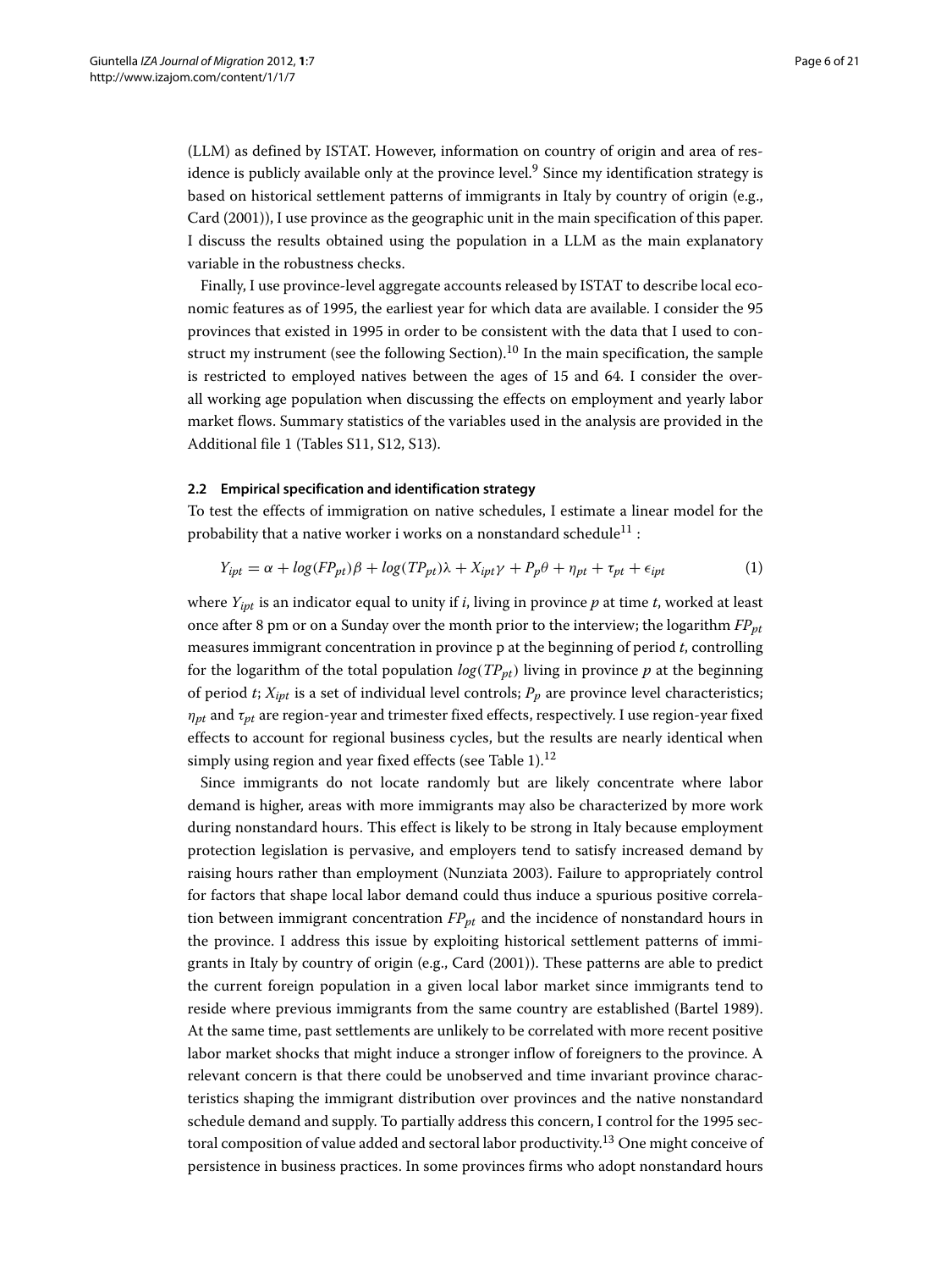|                                           | (1)         | (2)                            | (3)        | (4)         | (5)         | (6)         |
|-------------------------------------------|-------------|--------------------------------|------------|-------------|-------------|-------------|
|                                           |             |                                |            |             |             |             |
| LS, log (Foreign Population)              | $-0.019***$ | $-0.017***$                    | $-0.016**$ | $-0.016***$ | $-0.013***$ | $-0.013***$ |
|                                           | (0.003)     | (0.003)                        | (0.007)    | (0.004)     | (0.004)     | (0.005)     |
| 2SLS, log (Foreign Population)            | $-0.016***$ | $-0.014***$                    | $-0.026**$ | $-0.020***$ | $-0.016***$ | $-0.016***$ |
|                                           | (0.004)     | (0.005)                        | (0.013)    | (0.005)     | (0.005)     | (0.005)     |
| log (Total Population)                    | Yes         | Yes                            | Yes        | Yes         | Yes         | Yes         |
| Individual & household<br>characteristics | <b>No</b>   | Yes                            | Yes        | Yes         | Yes         | Yes         |
| <b>Trimester FE</b>                       | <b>No</b>   | No                             | Yes        | Yes         | Yes         | Yes         |
| Year FE                                   | <b>No</b>   | No                             | Yes        | <b>No</b>   | <b>No</b>   | <b>No</b>   |
| Region FE                                 | No          | No                             | Yes        | <b>No</b>   | <b>No</b>   | No          |
| Region-Year FE                            | No          | No                             | <b>No</b>  | Yes         | Yes         | Yes         |
| Sector                                    | No          | No                             | No         | Yes         | Yes         | Yes         |
| Province Characteristics as<br>of 1995    | <b>No</b>   | No                             | <b>No</b>  | Yes         | Yes         | Yes         |
| Occupation                                | <b>No</b>   | No                             | <b>No</b>  | <b>No</b>   | Yes         | Yes         |
| Past non-standard schedule as<br>of 1994  | <b>No</b>   | No                             | <b>No</b>  | <b>No</b>   | <b>No</b>   | Yes         |
| Observations                              | 684,530     | 684,530                        | 684,530    | 684,530     | 684,530     | 684,530     |
| Mean of Dep. Var.                         | 0.28        |                                |            |             |             |             |
|                                           |             | Standard errors in parentheses |            |             |             |             |

# <span id="page-6-2"></span><span id="page-6-0"></span>**Table 1 Effects of immigrants on natives working schedules**

\*\*\* p*<*0.01, \*\* p*<*0.05, \* p*<*0.1

Notes: The sample considered is the overall working age population (15-64) employed at the time of the interview. All the estimates are weighted using the weights provided in the LFS. The dependent variable is the probability of working at non-standard hours. The measure of immigrant concentration is the logarithm of foreign population (mean 9.78, s.d. 1.08) as defined in the Data Section. Standard errors are clustered at the province level. The data sources are LFS (2006-2008 and 1994), Municipal Records (2006-2008), ISTAT Province Accounts (1995) and Minister of Interior for Residence Permits issued at the province level as of 1995.

might continue to do so over time due to competition with other firms along these dimensions. In the presence of such province characteristics the exogeneity assumption would not hold. To take into account of persistences in business practices I include the share of population working nonstandard hours in the province as of 1994 in the robustness checks. Since all the specifications control for regional fixed effects, the existence of an omitted variable not correlated with the observed province characteristics and that varies within the region is unlikely.<sup>14</sup>

For all the above reasons, predicted foreign population stock at a given location is a valid instrument for  $FP_{pt}$  in equation [\(2\)](#page-6-1). Formally, I compute the predicted stock of immigrants in province *p* in year *t* as:

<span id="page-6-1"></span>
$$
\widehat{FP}_{pt} = FP_{p,0} + \sum_{n=1}^{N} \lambda_{np,0} * \Delta_{nt}
$$
\n(2)

where the first term on the right,  $FP_{p,0}$ , is the stock of immigrants in the province in the base- year; *λnp*,0 is the proportion of immigrants from country *n* in the base-year that live in province  $p$ ; and  $\Delta_{nt}$  is the inflow from country  $n$  to Italy between the base-year and time *t*. I define the instrument used in the estimation as:

$$
Z_{pt} = \widehat{FP}_{pt} \tag{3}
$$

I obtained from the Ministry of Interior data on the geographic distribution of immigrants by country of origin (*λnp*,0), which refers to the stock of residence permits issued at the province level in  $1995$ <sup>15</sup>. The span of more than ten years between the base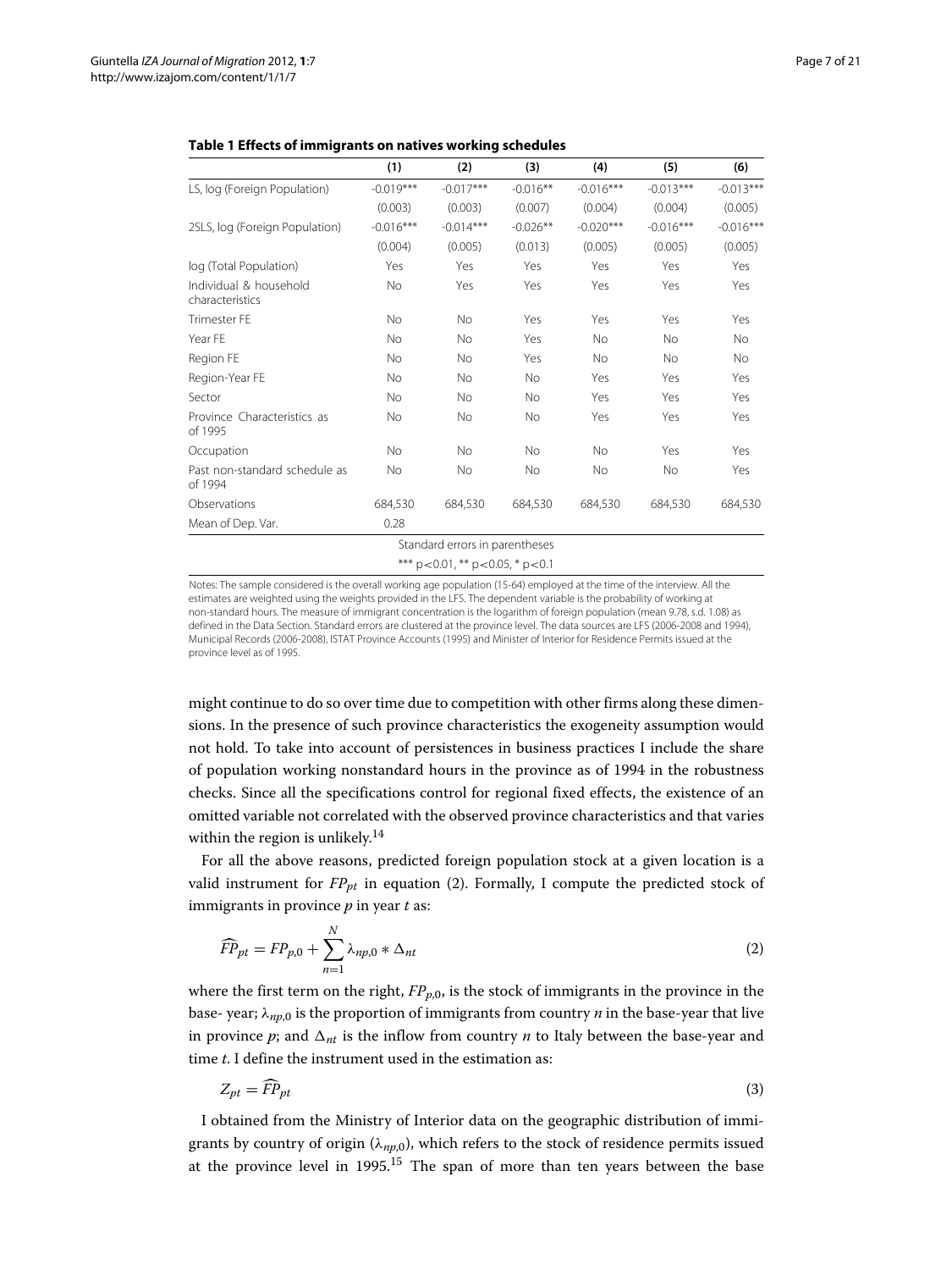year and the sample window should limit concerns that early settlements are correlated with current labor market conditions. First stage estimates (reported in Table S15 in the Additional file [1\)](#page-19-4) show that the predicted share of immigrants using the shiftshare methodology is strongly correlated with the actual share of immigrants living in a province. In particular, t and F statistics of the first stage are above 11 and 107, respectively (column 4, Table S15).

# <span id="page-7-0"></span>**3 Results**

# **3.1 Main results**

Table [2](#page-7-1) compares the shares of employed natives and foreigners working nonstandard hours and shows that, in general, immigrants appear to be more likely to work during nonstandard hours. About 32 percent of employed immigrants reported having worked a nonstandard work schedule at least once over the past month, as compared with 28 percent among natives; night-work (after 11 pm) is less frequent than work between 8 and 11 pm or work on Sunday. Even after controlling for standard socio-demographics, such as age, gender, education, household characteristics (column 4), sector and occupation dummy variables (column 5), and province fixed-effects (column 6), immigrants still appear to work more nonstandard hours than natives.<sup>16</sup> All the estimates are weighted using the weights provided in the LFS.

I now turn to the main objective of this analysis. The main findings are reported in Table [1.](#page-6-0) The dependent variable is a dummy variable equal to one for Italian citizens who report having worked nonstandard hours at least once over the survey reference week. I show that a large proportion of foreigners in the local labor market affect the workschedule of natives. In particular doubling the share of immigrants residing in a province - a 1.3 standard deviation increase - is associated with a reduction in natives' likelihood

<span id="page-7-1"></span>

|                    | (1)    | (2)     | (3)                                          | (4)        | (5)        | (6)        |
|--------------------|--------|---------|----------------------------------------------|------------|------------|------------|
|                    | ı      | N       | I-N                                          | I-N        | I-N        | I-N        |
| Evening            | 0.23   | 0.199   | $0.029***$                                   | $0.014***$ | $0.028***$ | $0.030***$ |
|                    |        |         | (0.002)                                      | (0.002)    | (0.002)    | (0.002)    |
| Observations       | 35,983 | 684,530 | 720,513                                      | 720,513    | 720,513    | 720,513    |
| Night              | 0.136  | 0.109   | $0.027***$                                   | $0.014***$ | $0.021***$ | $0.024***$ |
|                    |        |         | (0.002)                                      | (0.002)    | (0.001)    | (0.001)    |
| Observations       | 35,983 | 684,530 | 720,513                                      | 720,513    | 720,513    | 720,513    |
| Sunday             | 0.208  | 0.188   | $0.020***$                                   | 0.002      | $0.020***$ | $0.024***$ |
|                    |        |         | (0.00)                                       | (0.00)     | (0.00)     | (0.00)     |
| Observations       | 35,983 | 684,530 | 720,513                                      | 720,513    | 720,513    | 720,513    |
| Non-Standard Hours | 0.317  | 0.278   | $0.039***$                                   | $0.018***$ | $0.033***$ | $0.036***$ |
|                    |        |         | (0.003)                                      | (0.003)    | (0.002)    | (0.003)    |
| Observations       | 35,983 | 684,530 | 720,513                                      | 720,513    | 720,513    | 720,513    |
|                    |        |         | Standard errors in parentheses               |            |            |            |
|                    |        |         | *** $p < 0.01$ , ** $p < 0.05$ , * $p < 0.1$ |            |            |            |

**Table 2 Nonstandard working hours, immigrants and natives**

Notes: The sample is restricted to working age population (15-64) employed at time of the interview. All the estimates are weighted using the weights provided in the LFS. In columns 1 and 2 I report summary statistics for immigrants and natives. In column 3 I report the unconditional mean-difference among the two-groups considered. In column 4 I add standard socio-demographic controls ( 5 year-interval age dummies, gender, education dummies (middle school diploma and below, high school diploma, some college and above) family size, family type, number of people in household under 9 years old, between 10 and 18 and older than 65 ). In Column 5 I add sector and occupational dummies. Finally in column 6 I add province fixed effects. Standard errors are in parenthesis. Source: Italian Labor Force Survey, 2006-2008.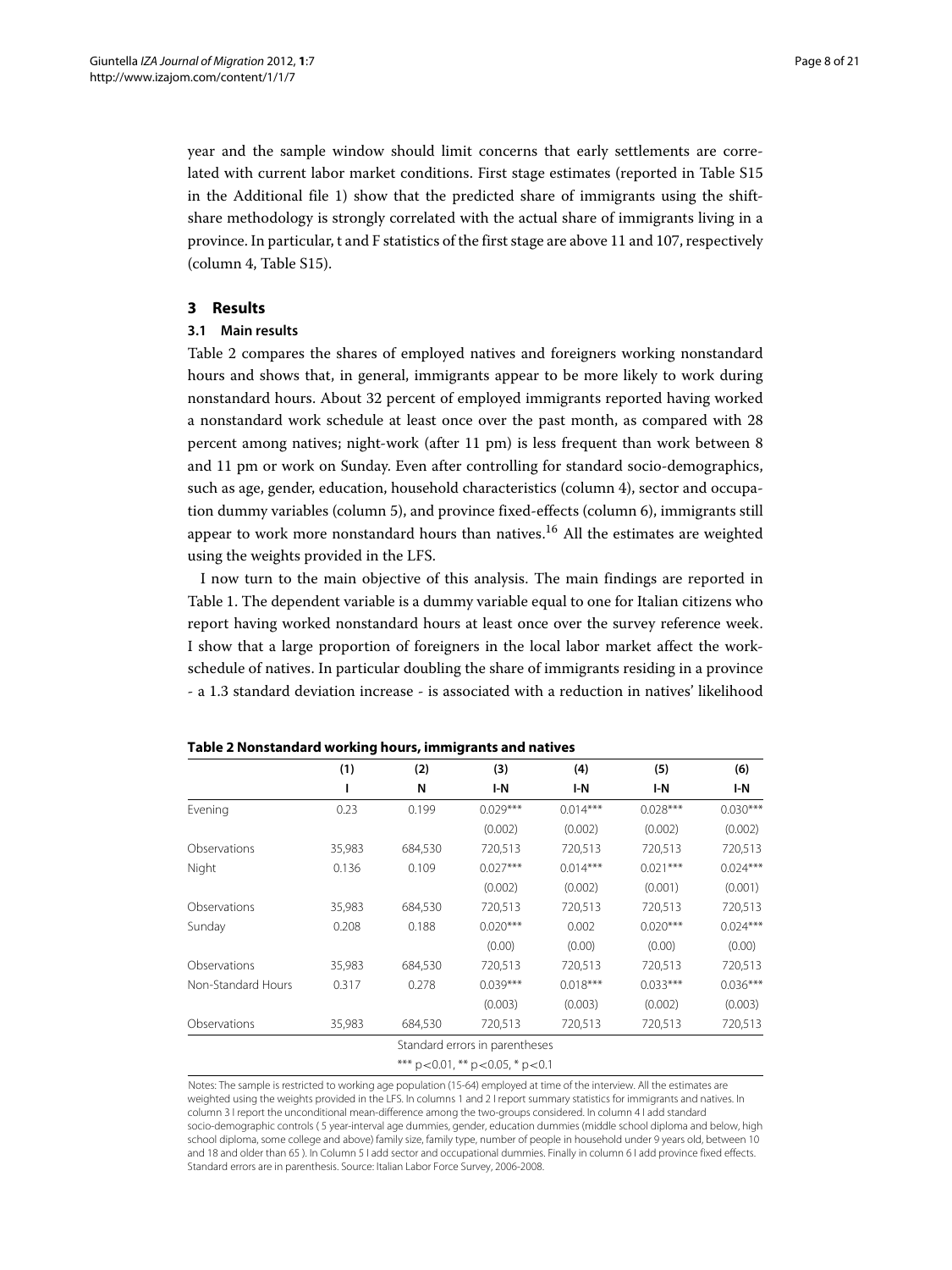of working nonstandard hours that ranges between 2 and 4 percentage points depending on the different specifications of the model. Since on average 28% of natives reported working nonstandard hours shifts, the coefficient implies a reduction of 7% to 15% of the share of natives working nonstandard hours, which is an economically significant effect.<sup>17</sup>

Column 1 offers results only controlling for the logarithm of total population in province p at time t. In column 2, I add standard socio-demographic characteristics (education, gender, 5-year interval age dummy variables, marital status, family size, family type, share of children below 9 years old, share of children between 9 and 18 years old, share of individuals over 65 years old in the household). In column 3, I control for region, year and trimester fixed effects. The results still hold when I introduce 12 sectoral dummy variables (ISTAT classification), a full set of dummy variables for the interaction of region and year to account for labor shocks of the labor market (column 4) and a description of relevant economic features of the province as of 1995 (the sectoral composition of value added and sectoral labor productivity). Introducing occupational dummy variables (1 digit, ISCO88) reduces the effect by 15% (column 5), but the coefficient remains negative and significant.<sup>18</sup> Finally, including the share of employment during nonstandard hours in 1994, as computed from the corresponding LFS, allows me to capture potentially unobserved and persistent labor market characteristics that affect both the intensity of nonstandard schedules and the immigrant concentration across provinces; the results, reported in column 6, are substantially unchanged. The IV estimates tend to be larger than the OLS in absolute value when controlling for regional fixed effects and province characteristics. This finding is consistent with the assumption of a positive correlation between the demand for nonstandard hours and immigrant concentration. Since I am interested in capturing the average effect on native working schedules, I use the IV specification reported in column 4 as the baseline.<sup>19</sup>

# **3.2 Effects of immigration on hours worked and employment**

The evidence presented above suggests that a larger immigrant concentration in the province changes the incidence of nonstandard work schedules among employed natives. However, a number of factors may contribute to this result. This result may reflect a change in the employment composition from a higher immigrant concentration, whereby the relative share of jobs during nonstandard hours then declines either through selective job destruction or selective job creation. For example, complementarity between low-skill immigrants and high-skill natives may induce the creation of more standard high-skill jobs; on the other hand, substitutability between immigrants and low-skill natives may displace the latter out of nonstandard employment. Alternatively, this result may occur through a rescheduling of individual work toward standard hours facilitated by a larger supply of immigrants working nonstandard hours. Moreover, the decline in nonstandard hours might be associated with a decline in hours worked per week and thus, possibly, earnings. To explore the potential avenues leading through which immigration affects native schedules, I replicate the estimation exercise on a set of complementary dependent variables. The first column of Table [3](#page-9-0) reports results for the most preferred specification (see column 4, Table [2\)](#page-7-1). The second column presents results on the effect of immigration on the logarithm of weekly hours worked. I find that a larger foreign presence does not significantly change total hours worked by natives, suggesting that rescheduling work effort is not associated with a change in work intensity.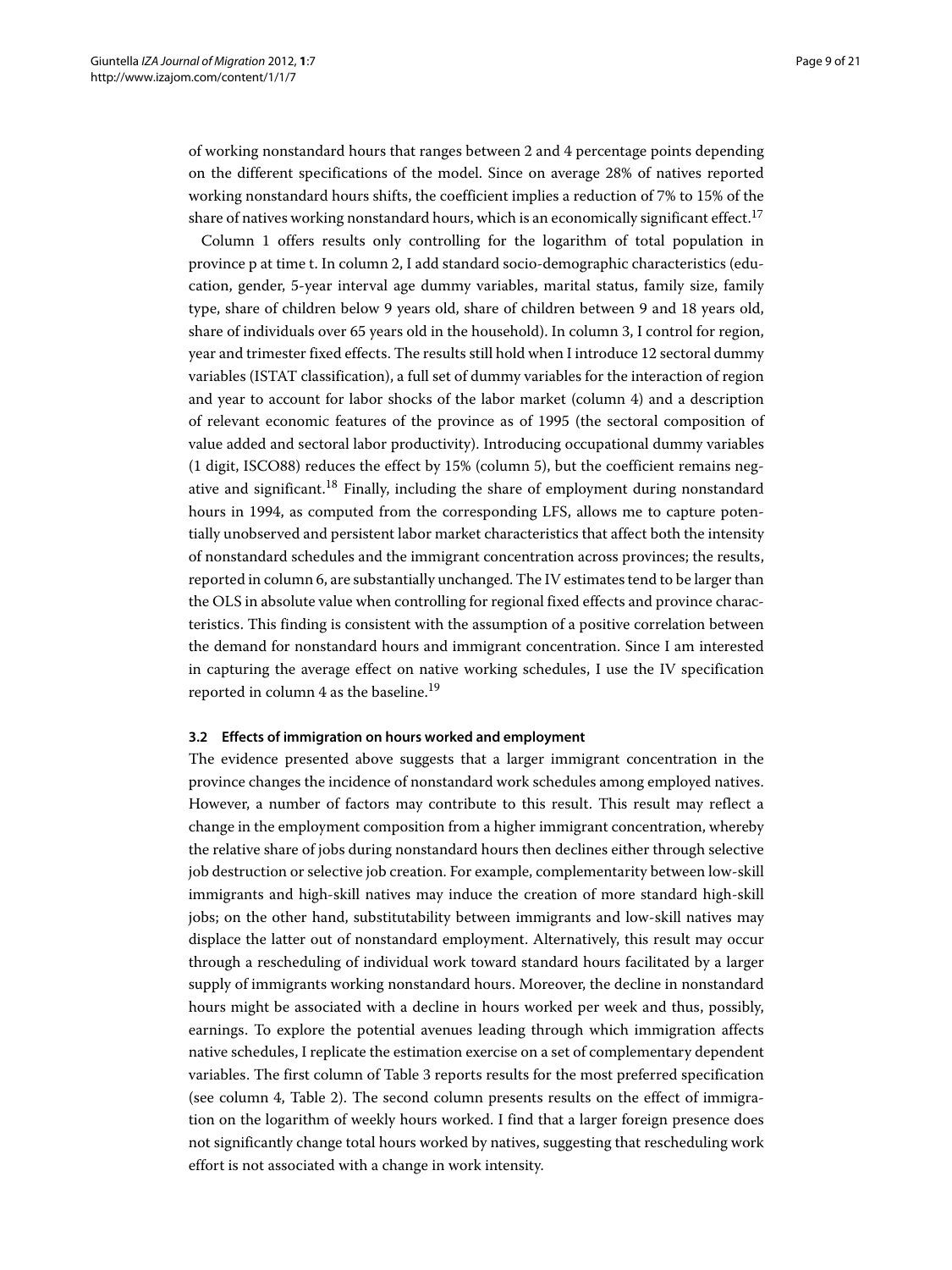| (1)                                          | (2)                | (3)                                                           |  |  |  |  |  |
|----------------------------------------------|--------------------|---------------------------------------------------------------|--|--|--|--|--|
|                                              |                    | Working-age population(15-64)                                 |  |  |  |  |  |
| Non-Standard hours                           | Log (Weekly Hours) | Employment Rate                                               |  |  |  |  |  |
| $-0.020***$                                  | 0.009              | $0.018**$                                                     |  |  |  |  |  |
| (0.006)                                      | (0.008)            | (0.009)                                                       |  |  |  |  |  |
| 684.530                                      | 631.040            | 1,230,660                                                     |  |  |  |  |  |
| 0.28                                         | 3.56               | 0.56                                                          |  |  |  |  |  |
|                                              |                    |                                                               |  |  |  |  |  |
| *** $p < 0.01$ , ** $p < 0.05$ , * $p < 0.1$ |                    |                                                               |  |  |  |  |  |
|                                              |                    | Employed population (15-64)<br>Standard errors in parentheses |  |  |  |  |  |

<span id="page-9-0"></span>

|  | Table 3 Effects of immigrants on natives working arrangements, 2SLS |
|--|---------------------------------------------------------------------|
|  |                                                                     |

Notes: The sample considered in the first two columns is the overall working age population (15-64) employed at the time of the interview, while in columns 3 I consider the overall working age population (15-64) including non-employed individuals. 3. The dependent variables are: the probability of working at non-standard hours (col.1), the logarithm of number of hours worked (col.2) and the likelihood of being employed (col.3). In the first two columns I used the baseline specification (col.4, Table [1\)](#page-6-0). In the third column I cannot include sector dummies since I am considering the overall working-age population. The data sources are LFS (2006-2008), Municipal Records (2006-2008), ISTAT Province Accounts (1995) and Minister of Interior for Residence Permits issued at the province level as of 1995.

To establish whether the improvement of labor conditions is caused by immigrants crowding natives out of occupations more likely to involve nonstandard work schedules or whether it is accompanied by the creation of jobs with more standard schedules, I examine the effect of immigration on the probability of being employed (column 3). The results show that a lower proportion of natives employed working nonstandard hours is not associated with a decline in employment, and if anything, the results suggest a positive correlation with native employment. Table [4](#page-10-0) shows that this coefficient is mostly driven by women, while is not statistically significant for men. Cortes and Tessada [\(2011\)](#page-20-16) provides evidence of a positive effect on female labor supply through the increase in the supply of household help. These findings may be explained by partial complementarity between immigrants and natives - in particular, native women - and their different propensities to work nonstandard hour shifts (for instance, D'Amuri and Peri [\(2010\)](#page-20-17); Peri and Sparber [\(2009\)](#page-20-18)). Furthermore, these results are consistent with recent papers studying the effects of immigrants in Italy and showing the existence of potential complementarities on particular subgroups of the Italian population (Barone and Mocetti [2011;](#page-19-6) Mocetti and Porello [2010\)](#page-20-26).

# **3.3 Panel analysis**

So far, the analysis has been limited to employment status and work schedules at a given point in time. Examining yearly transitions in the labor market allows me to establish whether living in a province with a higher proportion of immigrants affects labor market flows and whether this happens differently for individuals working standard and nonstandard hours.20 Similarly, I am able to examine whether employment inflows changed and whether they led to a decline in the proportion of workers with nonstandard schedules. The results are reported in Table [5.](#page-11-0) The first two columns illustrate the effect of the presence of immigrants in a province  $p$  at time  $t_0$  on the probability of moving from nonemployment (at time  $t_0$ ) to employment (at time  $t_1$ ) (NE-E), and to employment with nonstandard hours (NE-NS). In both cases, a larger stock of immigrant workers does not seem to be associated with significant changes in the probability of becoming employed. The same result is obtained for the probability of remaining employed, independent of the type of employment (column 3), and for employed persons with nonstandard and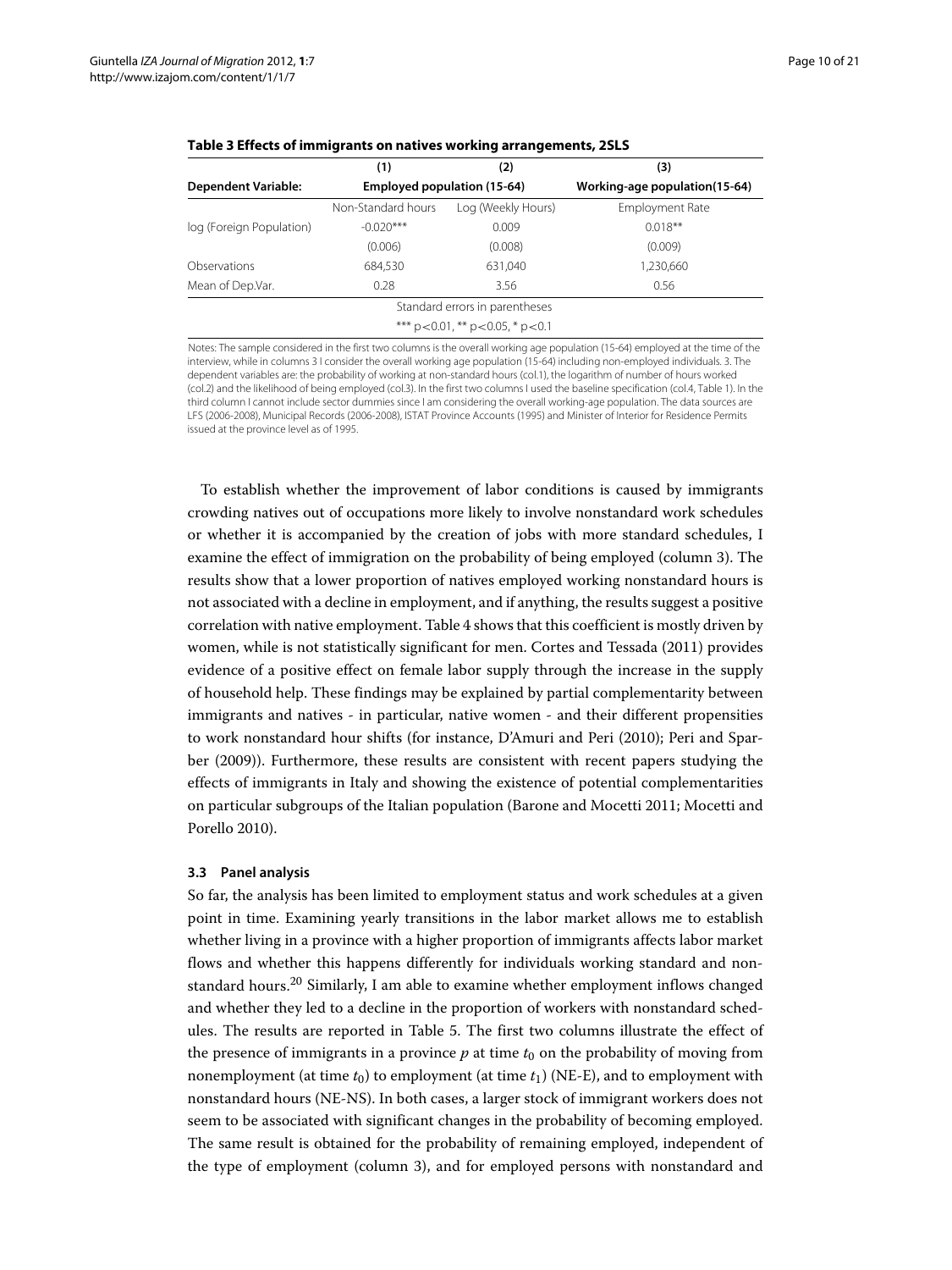# **Table 4 Immigrants and nonstandard hours, by subgroups, 2SLS**

|                            | (1)         | (2)         | (3)         | (4)                                          | (5)         | (6)        | (7)         | (8)          |
|----------------------------|-------------|-------------|-------------|----------------------------------------------|-------------|------------|-------------|--------------|
| <b>Dependent Variable:</b> | Overall     | Men         | Women       | Under 25                                     | 25-54       | Over 54    | Low-Skilled | High-Skilled |
| Non-Standard Hours         | $-0.020***$ | $-0.021***$ | $-0.019***$ | $-0.015$                                     | $-0.021***$ | $-0.018**$ | $-0.024***$ | $-0.010$     |
|                            | (0.006)     | (0.007)     | (0.006)     | (0.010)                                      | (0.006)     | (0.008)    | (0.006)     | (0.011)      |
| Observations               | 684,530     | 406,111     | 278,419     | 44,860                                       | 554,563     | 85,107     | 580,925     | 103,605      |
| Mean of Dep. Var.          | 0.28        | 0.31        | 0.24        | 0.29                                         | 0.28        | 0.25       | 0.28        | 0.27         |
| log (hours worked)         | 0.009       | 0.006       | 0.010       | 0.004                                        | 0.010       | 0.007      | 0.009       | 0.001        |
|                            | (0.008)     | (0.008)     | (0.009)     | (0.018)                                      | (0.007)     | (0.011)    | (0.008)     | (0.014)      |
| Observations               | 631,040     | 379,994     | 251,046     | 42,686                                       | 510,541     | 77,813     | 537,473     | 93,567       |
| Mean of Dep. Var.          | 0.56        | 0.67        | 0.44        | 0.23                                         | 0.72        | 0.32       | 0.53        | 0.78         |
| Employment Rate            | $0.018**$   | 0.012       | $0.025***$  | 0.007                                        | $0.018***$  | $0.027**$  | $0.021**$   | 0.001        |
|                            | (0.008)     | (0.008)     | (0.009)     | (0.013)                                      | (0.008)     | (0.012)    | (0.009)     | (0.011)      |
| Observations               | ,230,660    | 603,958     | 626,702     | 195,566                                      | 770,163     | 264,931    | 1,096,776   | 133,884      |
| Mean of Dep. Var.          | 3.59        | 3.70        | 3.43        | 3.57                                         | 3.60        | 3.57       | 3.61        | 3.52         |
|                            |             |             |             | Standard errors in parentheses               |             |            |             |              |
|                            |             |             |             | *** $p < 0.01$ , ** $p < 0.05$ , * $p < 0.1$ |             |            |             |              |

<span id="page-10-0"></span>Notes: The sample considered in the first is the overall working age population (15-64) employed at the time of the interview when we analyze the effect of immigration on non-standard hours and hours worked. The sample is overall working age population when we analyze the effect on employment rate. All the specifications use the baseline model as specified in col. 4 of Table [1.](#page-6-2) Standard errors are clustered at the province level. The data s (2006-2008), Municipal Records (2006-2008), ISTAT Province Accounts (1995) and Minister of Interior for Residence Permits issued at the province level as of 1995.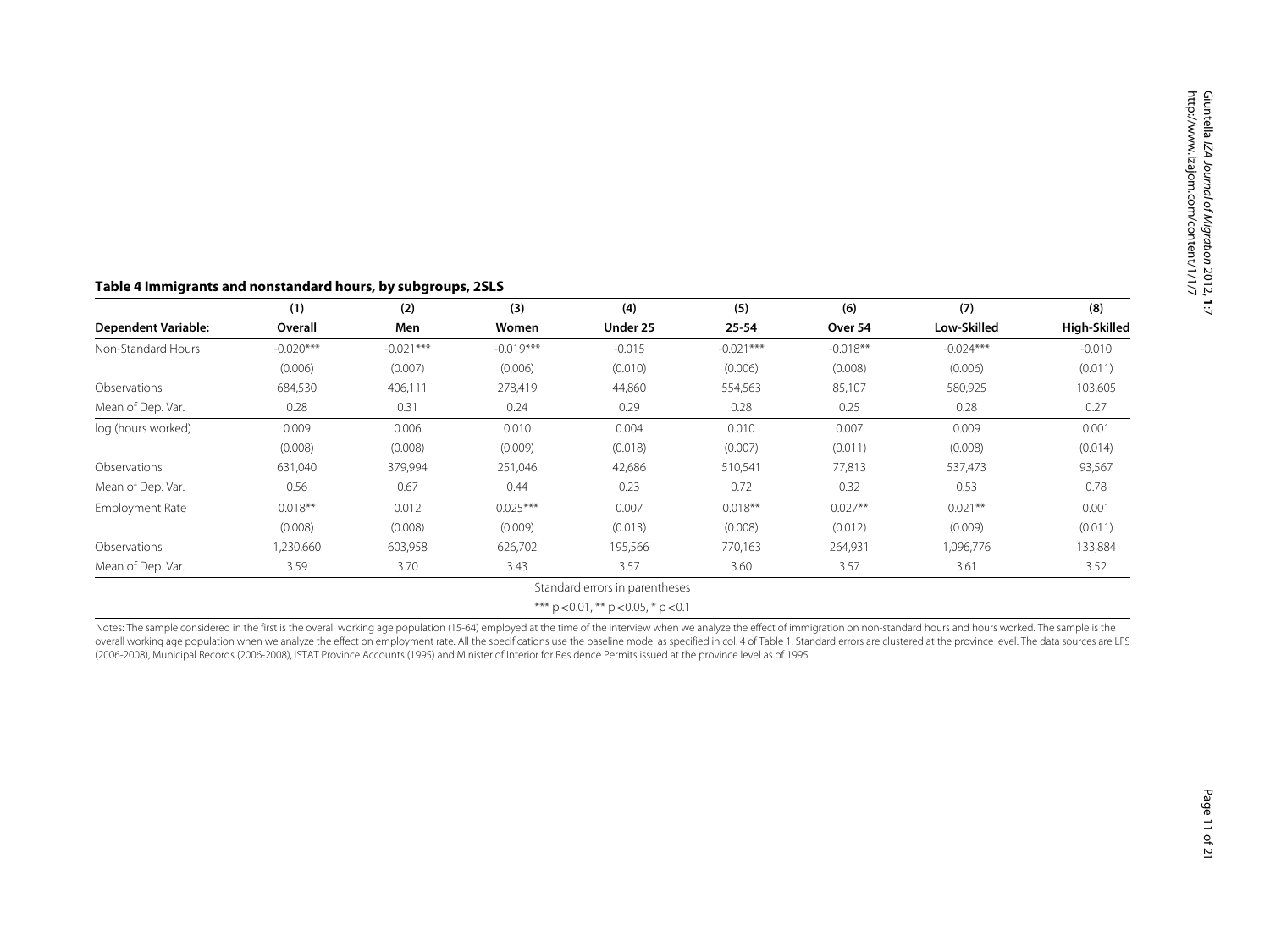<span id="page-11-0"></span>

|                          | (1)       | (2)          | (3)                                          | (4)       | (5)       | (6)          | (7)         |
|--------------------------|-----------|--------------|----------------------------------------------|-----------|-----------|--------------|-------------|
| <b>Transitions</b>       | NE-E      | <b>NE-NS</b> | E-E                                          | NS-E      | $S-E$     | <b>NS-NS</b> | S-NS        |
| log (Foreign Population) | 0.005     | $-0.002$     | 0.004                                        | 0.006     | 0.003     | $-0.041***$  | $-0.012***$ |
|                          | (0.00440) | (0.00187)    | (0.00412)                                    | (0.00531) | (0.00421) | (0.0124)     | (0.00410)   |
| Observations             | 196.221   | 196.221      | 246.119                                      | 68.347    | 177.393   | 63.465       | 162,815     |
| Mean of the Dep.Var.     | 0.09      | 0.026        | 0.92                                         | 0.93      | 0.92      | 0.68         | 0.11        |
|                          |           |              | Standard errors in parentheses               |           |           |              |             |
|                          |           |              | *** $p < 0.01$ , ** $p < 0.05$ , * $p < 0.1$ |           |           |              |             |

**Table 5 Effects of immigrants on natives labor market transitions, 2SLS**

Notes: NE = non-employed; E = employed; NS = employed on non-standard schedule; S = employed on a standard schedule Columns headings describe states as  $t_0$  -  $t_1$ . Samples, NE-E and NE-NS: non employed at  $t_0$ ; E-E: employed at  $t_0$ ; NS-E: employed on non-standard schedule at  $t_0$ ; S-E: employed on standard schedule at  $t_0$ ; NS-NS: employed at  $t_0$  and  $t_1$  , on non-standard schedule at to: S-NS: employed at to and t<sub>1</sub>, on standard schedule at to. All the estimates presented include standard socio-demographic controls (age dummies, gender, education dummies, family size, family type, number of people in household under 9 years old, between 10 and 18 and older than 65, relevant economic features of the province as of 1995 (the sectoral composition of value added and sectoral labor productivity) and province size and region-year fixed effects as in column 4 of Table [1.](#page-6-0) Sector dummies are included only when the sample is restricted to the employed population. The data sources are LFS (2006-2008), Municipal Records (2006-2008), ISTAT Province Accounts (1995) and Minister of Interior for Residence Permits issued at the province level as of 1995.

standard schedules (columns 4 and 5). Finally, in columns 6 and 7, I provide the probability of moving between nonstandard and standard schedules conditional on remaining employed. I detect a large and statistically significant decline in the probability of workers remaining on nonstandard schedules after a year, as well as a decline in the probability of workers worsening their schedules (column 7).<sup>21</sup>

Taken together, the results suggest that the decline in natives' likelihood of working nonstandard hours is not caused by a decline in employment opportunities for the nonemployed, or by a higher destruction rate for jobs with nonstandard hours. Rather, these results appears to occur mainly from a decrease in the probability of workers on a "bad" ("good") schedule remaining in (start working) such nonstandard schedules a year later. In other works natives work hours do not change, but they are more likely to work during a standard schedule.<sup>22</sup>

#### **3.4 Heterogeneous effects of immigration on work schedules**

In Tables [4,](#page-10-0) [6](#page-12-0) and [7,](#page-13-0) I investigate whether the overall effect of immigrant concentration on native schedules is driven by specific subgroups of the population. In Table [4,](#page-10-0) I use the preferred specification and show that while the sign of the effect is always negative in the different subgroups considered, it has different magnitudes and is not significantly different from zero among workers who are college graduates (high-skilled) and under 25. Work schedules of college graduates appear not to be affected by immigration, although a proportion similar to that of less educated groups report having nonstandard work schedules. This finding is consistent with the presumption that the labor market for college graduates is hardly contestable by immigrants. This study does not find significant evidence of a change in hours worked for any of the subgroups considered. I then examine whether improvements in the schedule result from the crowding out of natives from "good occupations". The results confirm that even across the main demographic groups, a lower proportion of natives working nonstandard hours are not associated with a decline in employment. The overall positive coefficient seems to be determined by the positive effect on women and individuals over 54.

Table [6](#page-12-0) shows the impact of immigration on natives' schedules across sectors. One could expect that the impact of immigration should be weaker in those sectors that are less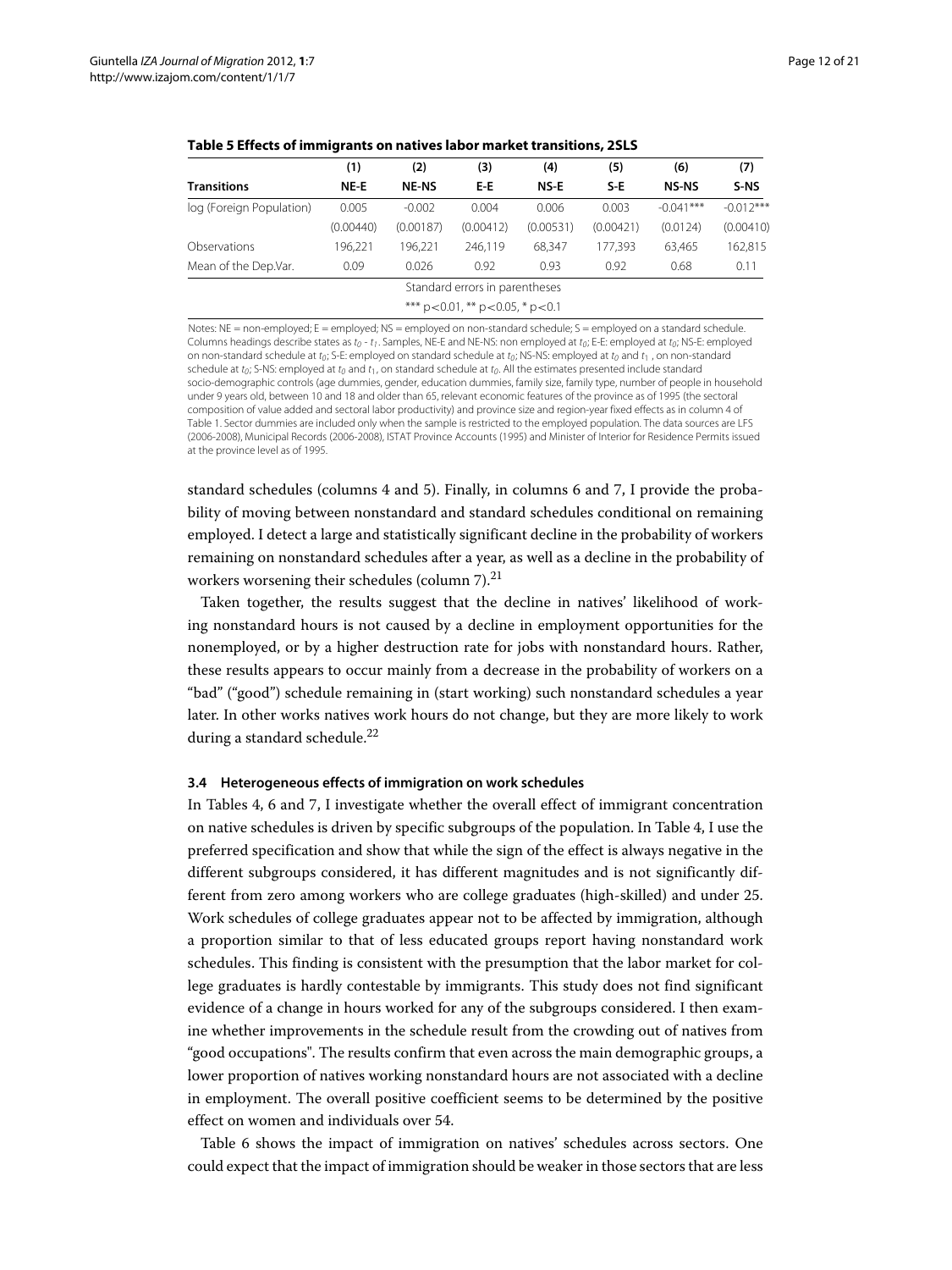# **Table 6 Immigration and nonstandard hours, by sector, 2SLS**

|                          | (1)         | (2)           | (3)         | (4)                                          | (5)           | (6)                  | (7)             |
|--------------------------|-------------|---------------|-------------|----------------------------------------------|---------------|----------------------|-----------------|
|                          |             |               |             | Construction,                                |               |                      |                 |
|                          |             |               |             | Energy,                                      |               | <b>Non-Financial</b> | Financial       |
| Sample:                  | Overall     | <b>Public</b> | Private     | Manufacturing                                | Manufacturing | <b>Services</b>      | <b>Services</b> |
| log (Foreign Population) | $-0.020***$ | 0.005         | $-0.028***$ | $-0.033***$                                  | $-0.043***$   | $-0.042***$          | $-0.004$        |
|                          | (0.005)     | (0.007)       | (0.007)     | (0.009)                                      | (0.012)       | (0.011)              | (0.011)         |
| Observations             | 684,530     | 195,001       | 489,529     | 198,957                                      | 136,408       | 170,950              | 87,337          |
| Mean of Dep.Var.         | 0.28        | 0.27          | 0.28        | 0.19                                         | 0.23          | 0.38                 | 0.22            |
|                          |             |               |             | Standard errors in parentheses               |               |                      |                 |
|                          |             |               |             | *** $p < 0.01$ , ** $p < 0.05$ , * $p < 0.1$ |               |                      |                 |

<span id="page-12-0"></span>Notes: The sample considered in columns 1-3 is the overall working age population (15-64) employed at the time of the interview. The dependent variable is the probability of working at non-standard hours. All estimates fol baseline specification (col.4, Table [1\)](#page-6-2). The data sources are LFS (2006-2008), Municipal Records (2006-2008), ISTAT Province Accounts (1995) and Minister of Interior for Residence Permits issued at the province level as of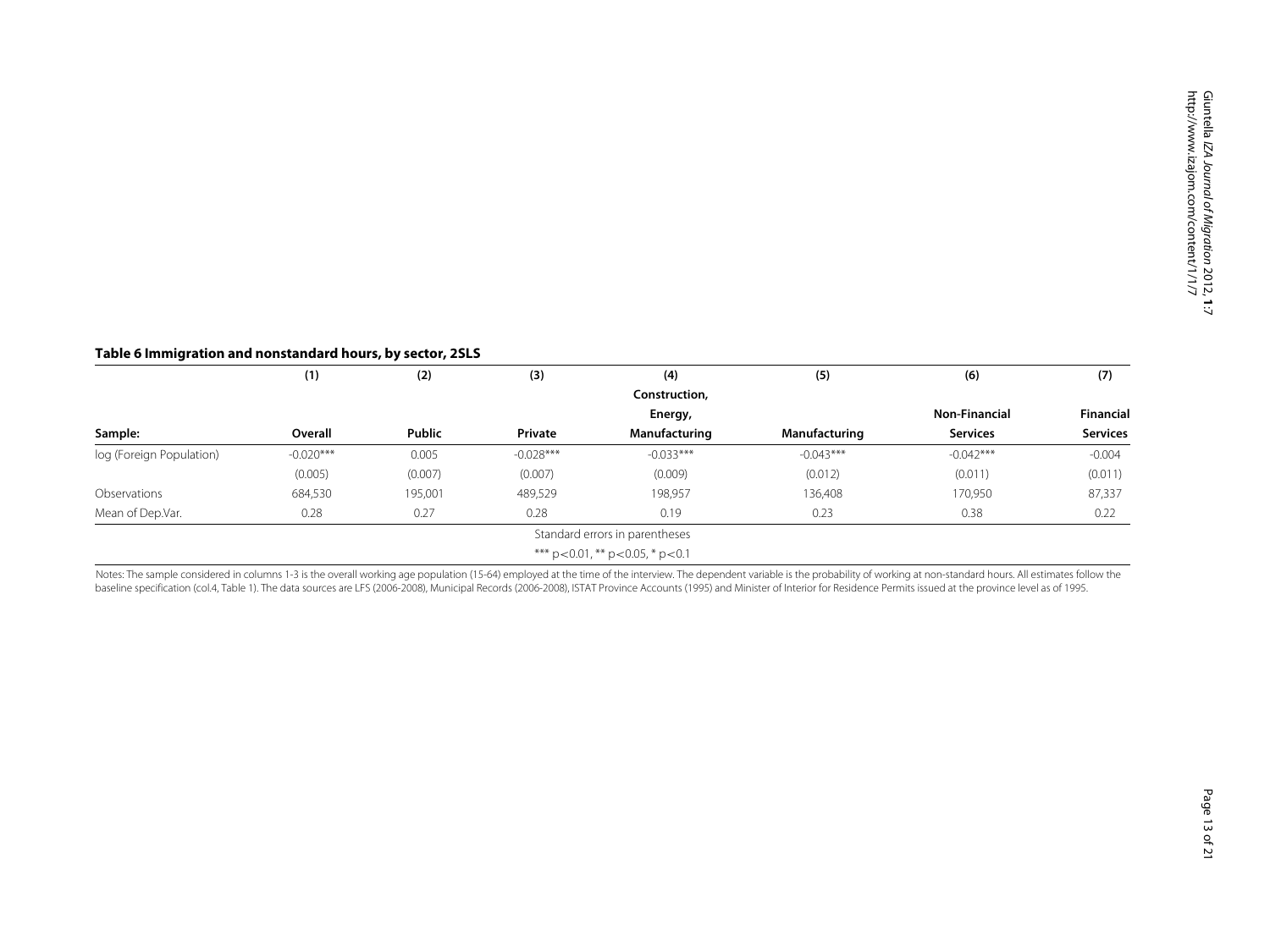|                          | (1)                            | (2)                 | (3)                                          | (4)                  | (5)           |  |  |  |  |  |  |
|--------------------------|--------------------------------|---------------------|----------------------------------------------|----------------------|---------------|--|--|--|--|--|--|
| Sample                   | Overall                        | <b>Blue collars</b> | <b>White collars</b>                         | Highly-specialized   | Self-employed |  |  |  |  |  |  |
|                          |                                |                     |                                              | <b>White collars</b> |               |  |  |  |  |  |  |
| log (Foreign Population) | $0.020***$                     | $-0.029***$         | $-0.017**$                                   | $-0.009$             | $-0.002$      |  |  |  |  |  |  |
|                          | (0.005)                        | (0.010)             | (0.008)                                      | (0.021)              | (0.013)       |  |  |  |  |  |  |
| Observations             | 684.530                        | 233.280             | 271,278                                      | 52.624               | 179,567       |  |  |  |  |  |  |
| Mean of Dep.Var.         | 0.28                           | 0.29                | 0.22                                         | 0.27                 | 0.35          |  |  |  |  |  |  |
|                          | Standard errors in parentheses |                     |                                              |                      |               |  |  |  |  |  |  |
|                          |                                |                     | *** $p < 0.01$ , ** $p < 0.05$ , * $p < 0.1$ |                      |               |  |  |  |  |  |  |

<span id="page-13-0"></span>**Table 7 Immigration and nonstandard hours, 2SLS: blue collars, white collars, self-employed**

The sample considered in columns 1-3 is the overall working age population (15-64) employed at the time of the interview. The dependent variable is the probability of working at non-standard hours. All estimates follow the baseline specification (col.4, Table [1\)](#page-6-0). The data sources are LFS (2006-2008), Municipal Records (2006-2008), ISTAT Province Accounts (1995) and Minister of Interior for Residence Permits issued at the province level as of 1995.

exposed to immigrant competition.<sup>23</sup> In column 1, I report the main results on the overall sample. From columns 2 and 3, it is clear that the private sector is driving the result. As one may expect, there is no effect of immigrant concentration on working schedules in the public sector (column 2), though the share of natives working nonstandard hours in it is not negligible (see Figure [2\)](#page-4-0).<sup>24</sup> This result is probably because immigrants have less access to public sector jobs, which are often reserved for Italian citizens. The effect of immigrant concentration is driven by the private sector, where doubling the share foreign population - a 1.3 standard deviation increase - living in a province is associated with a reduction of approximately 4 percentage points in the share of people working nonstandard hours. Within the private sector, I find evidence of significant negative effects in the manufacturing, construction and energy sectors (column 4) and nonfinancial services such as retail, hospitality, and transport (see column 6). In these sectors, a 1.3 standard deviation increase in the foreign population reduces the share of people working nonstandard hours by more than 6 percentage points. The coefficient is much smaller and is not significant in the business and financial services sector (see column 7), which is consistent with the presumption that this sector is less exposed to the immigrant inflow. One might still be concerned that white collar workers may be working nonstandard hours from home rather than in a factory or in a hotel and that this effect might not be completely captured by the sectoral analysis conducted so far. Table [5](#page-11-0) shows that the main results are driven by blue-collars (column 2). The coefficient is slightly smaller, but still negative and significant, among white collars (column 3). However, the effect becomes non-significant when focusing on highly specialized white collars (directors and managers), excluding clerks (column 4). There is no significant effect on the working schedules of self-employed (column 5). These results suggest that the effect of immigration on nonstandard hours is driven by occupation that are likely to be conducted at the place of work and in which natives are more likely to face the competition of immigrants.<sup>25</sup>

# **3.5 Robustness checks**

In this section, I check the sensitivity of my results with alternative definitions of nonstandard schedules, different measures of foreign population and different specification of the models (see Tables [8,](#page-14-0) [9](#page-14-1) and [10\)](#page-15-1). In column 2 of Table [2,](#page-7-1) I show that the results hold when considering working on Saturday to be a nonstandard schedule. When I run separate regressions following the baseline model to analyze the effects of immigration on the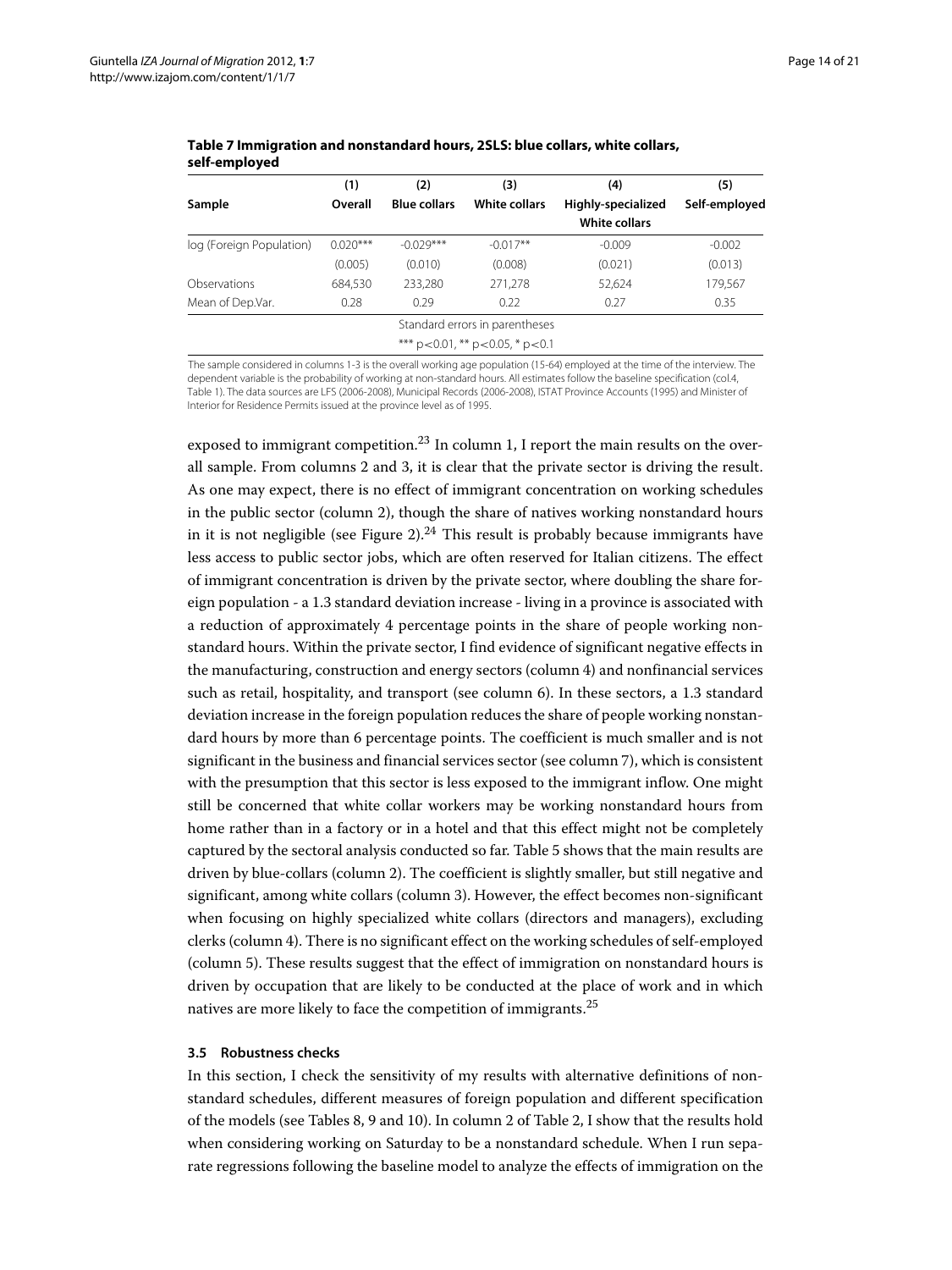<span id="page-14-0"></span>

|                           | (1)         | (2)                                         | (3)         | (4)         | (5)         | (6)         |
|---------------------------|-------------|---------------------------------------------|-------------|-------------|-------------|-------------|
| <b>Dependent Variable</b> | ΝS          | NS+Saturday                                 | Evening     | Night       | Saturday    | Sunday      |
| log (Foreign Population)  | $-0.020***$ | $-0.024***$                                 | $-0.015***$ | $-0.013***$ | $-0.023***$ | $-0.019***$ |
|                           | (0.006)     | (0.008)                                     | (0.005)     | (0.003)     | (0.003)     | (0.006)     |
|                           | 684,530     | 684,530                                     | 684,530     | 684,530     | 684,530     | 684,530     |
| Mean of Dep.Var.          | 0.28        | 0.52                                        | 0.20        | 0.11        | 0.48        | 0.19        |
|                           |             | Robust standard errors in parentheses       |             |             |             |             |
|                           |             | *** $p < .01$ , ** $p < 0.05$ , * $p < 0.1$ |             |             |             |             |

**Table 8 Different definitions of nonstandard hours, 2SLS**

Notes: The sample considered is the overall working age population (15-64) employed at the time of the interview. All estimates follow the baseline specification (see col.4, Table [1\)](#page-6-0). Standard errors are clustered at the province level. The data sources are LFS (2006-2008), Municipal Records (2006-2008), ISTAT Province Accounts (1995) and Minister of Interior for Residence Permits issued at the province level as of 1995.

likelihood of working in the evening, at night, on Sunday and Saturday, respectively, I find negative and significant effects. However, the magnitude of the effect, accounting for the share of natives working each shift, is stronger when I consider the natives' likelihood of working on Sunday and over night as dependent variable. In particular, doubling the foreign population in a province reduces by around 10% the likelihood of working on Sunday and at night. The effect of immigration is smaller on the likelihood of working at evening (-7%) and on Saturday (-5%).

In Table [9,](#page-14-1) I further investigate the robustness of my results to the use of alternative measure of foreign population. In column 2, I use the weights provided by the Labor Force Survey to compute the working-age foreign population living in each province. While there are several issues related to the representativeness of the sample that are discussed at length in Albisinni and Quattrociocchi [\(2006\)](#page-19-7), the advantage of using this source is that one can restrict the analysis to the effects of the working-age foreign population. Not surprisingly, the results are similar to the main specification as the working-age foreign

<span id="page-14-1"></span>

|                                          | (1)                            | (2)         | (3)        | (4)         | (5)        |
|------------------------------------------|--------------------------------|-------------|------------|-------------|------------|
| <b>Geographic Unit of Analysis</b>       | Province                       | Province    | Province   | <b>LLM</b>  | <b>LLM</b> |
| <b>Source for FP</b>                     | <b>MR</b>                      | LFS         | <b>MR</b>  | <b>MR</b>   | <b>MR</b>  |
| log (Foreign Population)                 | $-0.020***$                    | $-0.021***$ | $-0.014$   | $-0.054***$ | $-0.044$   |
|                                          | (0.006)                        | (0.006)     | (0.049)    | (0.003)     | (0.033)    |
| log (Total Population) in Province       | YES                            | <b>YES</b>  | <b>YFS</b> | NO.         | NO         |
| log (Total Population) in LLM            | <b>NO</b>                      | <b>NO</b>   | <b>NO</b>  | <b>YES</b>  | <b>YES</b> |
| Individual and household characteristics | <b>YES</b>                     | <b>YES</b>  | <b>YES</b> | <b>YES</b>  | <b>YES</b> |
| Sectoral Dummies                         | <b>YES</b>                     | <b>YES</b>  | <b>YES</b> | <b>YES</b>  | <b>YES</b> |
| Trimester FF                             | YFS                            | <b>YFS</b>  | <b>YFS</b> | <b>YFS</b>  | <b>YES</b> |
| Region-Year FE                           | YES                            | <b>YES</b>  | NO.        | <b>YES</b>  | NO         |
| Province FF                              | NO.                            | NO.         | <b>YES</b> | <b>NO</b>   | <b>YES</b> |
| Year FE                                  | <b>NO</b>                      | <b>NO</b>   | <b>YES</b> | <b>NO</b>   | <b>YES</b> |
| Province Characteristics as of 1995      | YES                            | <b>YES</b>  | NO.        | <b>YES</b>  | NO.        |
| Observations                             | 684,530                        | 684,530     | 684,530    | 684,530     | 684,530    |
|                                          | Standard errors in parentheses |             |            |             |            |

**Table 9 Alternative measures of foreign population, 2SLS**

\*\*\* p*<*0.01, \*\* p*<*0.05, \* p*<*0.1

Notes: The sample considered is the overall working age population (15-64) employed at the time of the interview. All estimates follow the baseline specification (see col.4, Table [1\)](#page-6-0). Standard errors are clustered at the geographic unit of analysis. The data sources are LFS (2006-2008), Municipal Records (MR, 2006-2008), ISTAT Province Accounts (1995) and Minister of Interior for Residence Permits issued at the province level as of 1995.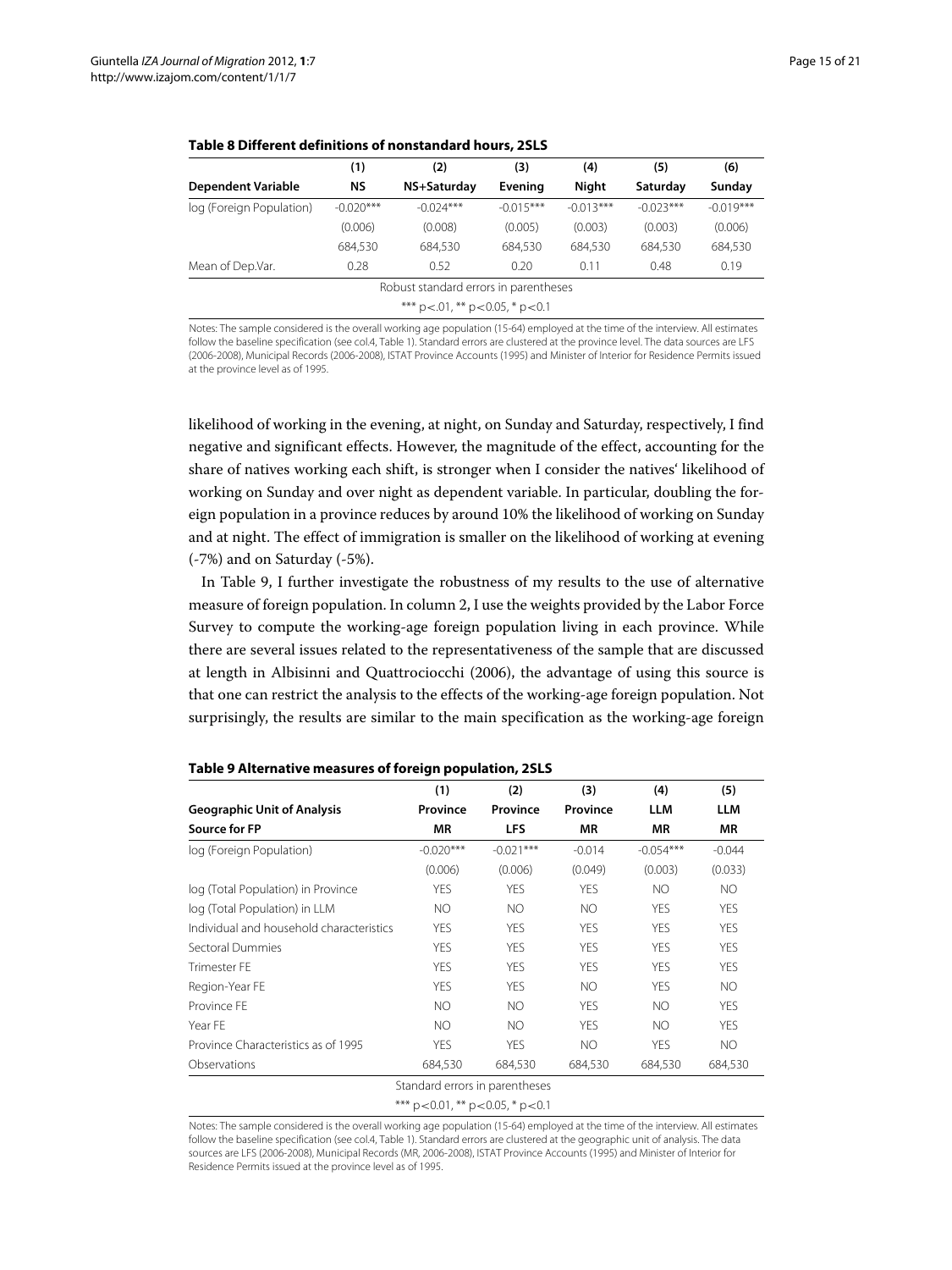|                                             | (1)                                          | (2)             | (3)             | (4)             |
|---------------------------------------------|----------------------------------------------|-----------------|-----------------|-----------------|
| <b>Estimation Technique</b>                 | <b>Baseline</b>                              | Probit          | Donald-Lang     | Donald-Lang     |
| <b>Source of Foreign Population Measure</b> | <b>Baseline</b>                              | <b>Baseline</b> | <b>Baseline</b> | <b>Baseline</b> |
| log (Foreign Population)                    | $-0.020***$                                  | $-0.022***$     | $-0.020***$     | $-0.021***$     |
|                                             | (0.006)                                      | (0.006)         | (0.004)         | (0.006)         |
| log (Total Population) in Province          | <b>YES</b>                                   | <b>YES</b>      | <b>YES</b>      | NO.             |
| Individual & household chars                | <b>YES</b>                                   | <b>YES</b>      | <b>YES</b>      | <b>YES</b>      |
| Sectoral Dummies                            | <b>YES</b>                                   | <b>YES</b>      | <b>YES</b>      | <b>YES</b>      |
| <b>Trimester FE</b>                         | <b>YES</b>                                   | <b>YES</b>      | <b>YES</b>      | <b>YES</b>      |
| Region-Year FE                              | <b>YFS</b>                                   | <b>YES</b>      | <b>YES</b>      | NO.             |
| Region FE                                   | NO.                                          | NO.             | NO              | <b>YES</b>      |
| Year FE                                     | NO.                                          | NO.             | NO              | <b>YES</b>      |
| Province Characteristics as of 1995         | <b>YES</b>                                   | <b>YES</b>      | <b>YES</b>      | <b>YES</b>      |
| Observations                                | 684,530                                      | 684,530         | 285             | 95              |
|                                             | Standard errors in parentheses               |                 |                 |                 |
|                                             | *** $p < 0.01$ , ** $p < 0.05$ , * $p < 0.1$ |                 |                 |                 |

# <span id="page-15-1"></span>**Table 10 Alternative estimation strategies, 2SLS**

Notes: The sample considered is the overall working age population (15-64) employed at the time of the interview. All estimates follow the baseline specification (see col.4, Table [1\)](#page-6-0). Standard errors are clustered at the province level. The data sources are LFS (2006-2008), Municipal Records (2006-2008), ISTAT Province Accounts (1995) and Minister of Interior for Residence Permits issued at the province level as of 1995.

population is highly correlated with the foreign population in the province and registered in the Municipal Records (MR). It is worth noting that there might be unobserved factors at the province level that are not captured by the main specification of the model. While I control for a set of current and past province characteristics and region-year fixed effects, I do not include province-fixed effects in the baseline model because of lack of enough time-variation in the immigrant population within the provinces between 2006 and 2008. When including province fixed effects, the point-estimate is smaller than the one obtained in the baseline specification (see column 3), yet relevant. In column 4, I present the results obtained using the immigrant population in the LLM as the main explanatory variable. Not having data on foreign population at the LLM's level before 2002, and information on the country of origin of immigrants residing in a LLM, I instrument for the foreign population in a given LLM with the province foreign population predicted using the 1995 distribution of immigrants over Italian provinces. The coefficient remains negative and significant. Province fixed effects (column 5) reduce the magnitude of the coefficient by roughly 20%, but the standard deviation increases by 1 order of magnitude resulting in a non-significant estimate.

In Table [10,](#page-15-1) I report the results of alternative estimation strategies. In column 2, I present the marginal effects of a probit model. Finally, columns 3 and 4 show the coefficients obtained by correcting standard errors following the Donald and Lang [\(2007\)](#page-20-27) two-step approach. In column 3 (4), the data are collapsed at the province-year (province) level after controlling for individual characteristics in the first step. The results following this approach are substantially identical to the baseline specification (column 1).

# <span id="page-15-0"></span>**4 Discussion**

This study has made no claims about welfare. It suggests that a higher concentration of immigrants reduces the likelihood of natives working nonstandard hours, but it does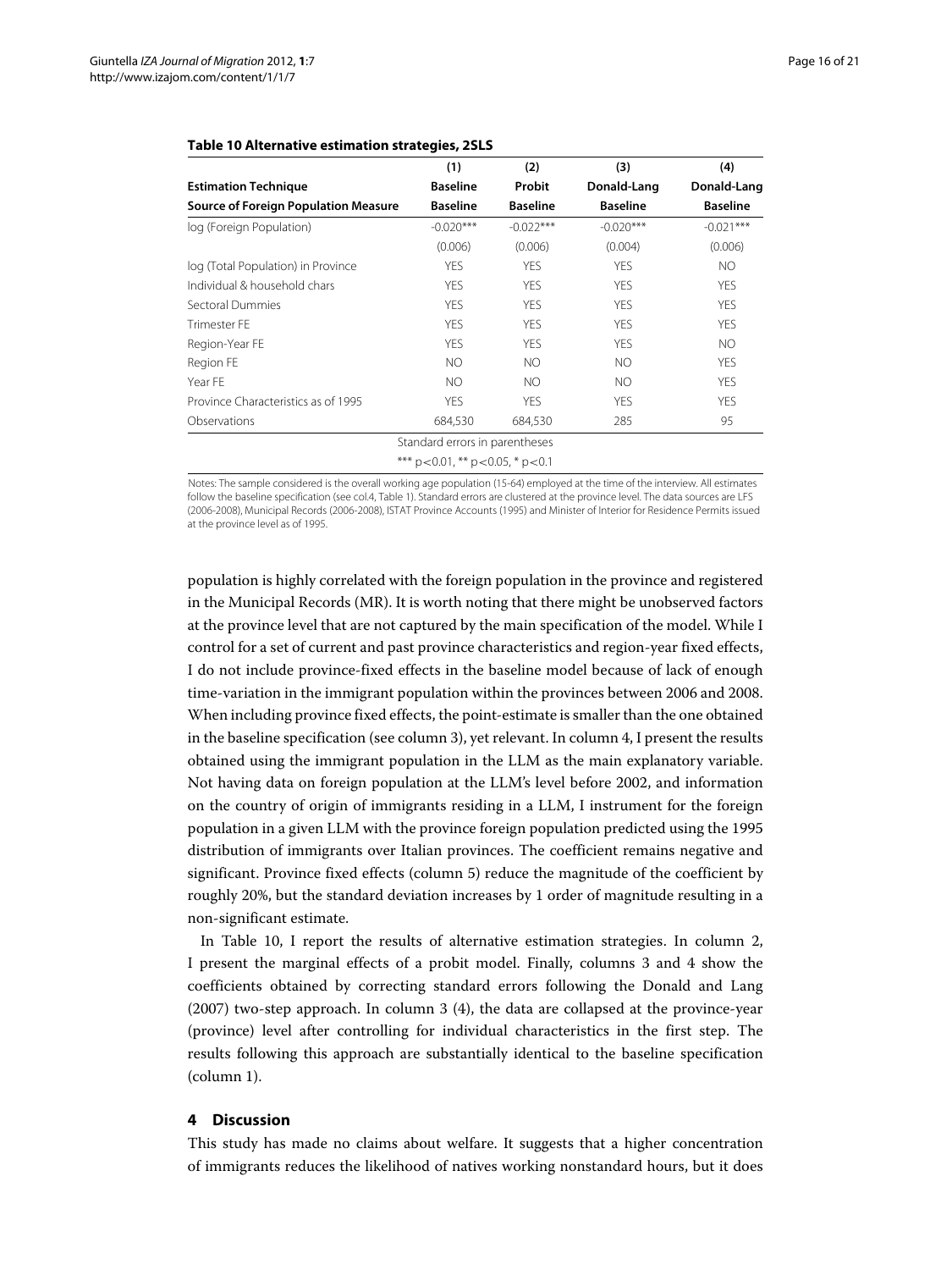not discuss whether this is to be considered an overall improvement for native workers. The results might be explained in a model allowing for complementarity between labor services at standard and nonstandard schedules and heterogeneity in the willingness to work nonstandard hours. Similar to the mechanism studied in previous literature on immigration and task specialization (D'Amuri and Peri [2010;](#page-20-17) Peri and Sparber [2009\)](#page-20-18), immigration will cause a reallocation of native labor supply toward standard schedules, which will partially compensate for the depressing effect of immigration on nonstandard wages. However, the paucity of data on the timing of work, wages, and nativity severely restricts the scope of any welfare analysis and the ability to test all the implication of a theoretical model.

The Italian LFS released information on wages (only on employees) in January 2010, but the LFS does not include information about overtime compensations. It is possible that the wage compensation for working nonstandard hours may actually make natives better off and that at least some of them may have preferred working those hours. Using the latest available data, which is for the first two semesters of 2009, I do not find evidence of a negative effect of immigration on natives' wages (see Table S16 in the Additional file [1\)](#page-19-4). Furthermore, it is not even clear what the general equilibrium effects on consumers who might be affected by the lower availability of natives working at nonstandard hours would be. Estimates of the impact of immigration on the log of weekly hours worked in Table [3](#page-9-0) show no significant effects across all subgroups. This result suggests that at a given employment rate, workers are working the same number of hours but are rescheduling their work toward more regular hours, as confirmed by the panel analysis reported in Table [5.](#page-11-0) Unfortunately, I do not have information on natives overall job satisfaction, which would be relevant to address possible welfare implications.

For the above reasons, it is difficult to derive any welfare claim from these results. However, it is worth noting that contracts in Italy are not particularly flexible and that the labor market is characterized by a high level of employment protection legislation. In several occupations, a worker's bargaining power is relatively low, and employers impose a schedule on workers. This is particularly true in the sectors driving the results (hospitality, retail, transport and manufacturing). Furthermore, as mentioned earlier in the paper there is abundant evidence on the negative effect of irregular shifts (and in particular night shifts) on health outcomes, marital stability and children well-being (Lyndall et al. [2006;](#page-20-10) Presser [2000,](#page-20-9) Vyas et al. [2012\)](#page-20-8). Thus, even if it is not clear whether the results imply an overall improvement for native workers, this paper suggests that the effects on natives' working conditions, such as schedules, should not be neglected when evaluating the overall impact of immigration on the native population.

# <span id="page-16-0"></span>**5 Conclusion**

This paper extends previous literature on the impact of immigration by examining the effect on natives' working schedules. I exploit the heterogeneity of immigrant distribution across Italian provinces as a major source of identification. To isolate the endogeneity of immigrant concentration across the country, I use previous settlements of immigrants. The results suggest that immigration reduces natives' likelihood of working nonstandard hours but that it does not significantly affect employment and hours worked. The reduction in native nonstandard hours is significant across the main demographic sub-groups. However, I do not find significant effects on high-skilled workers, highly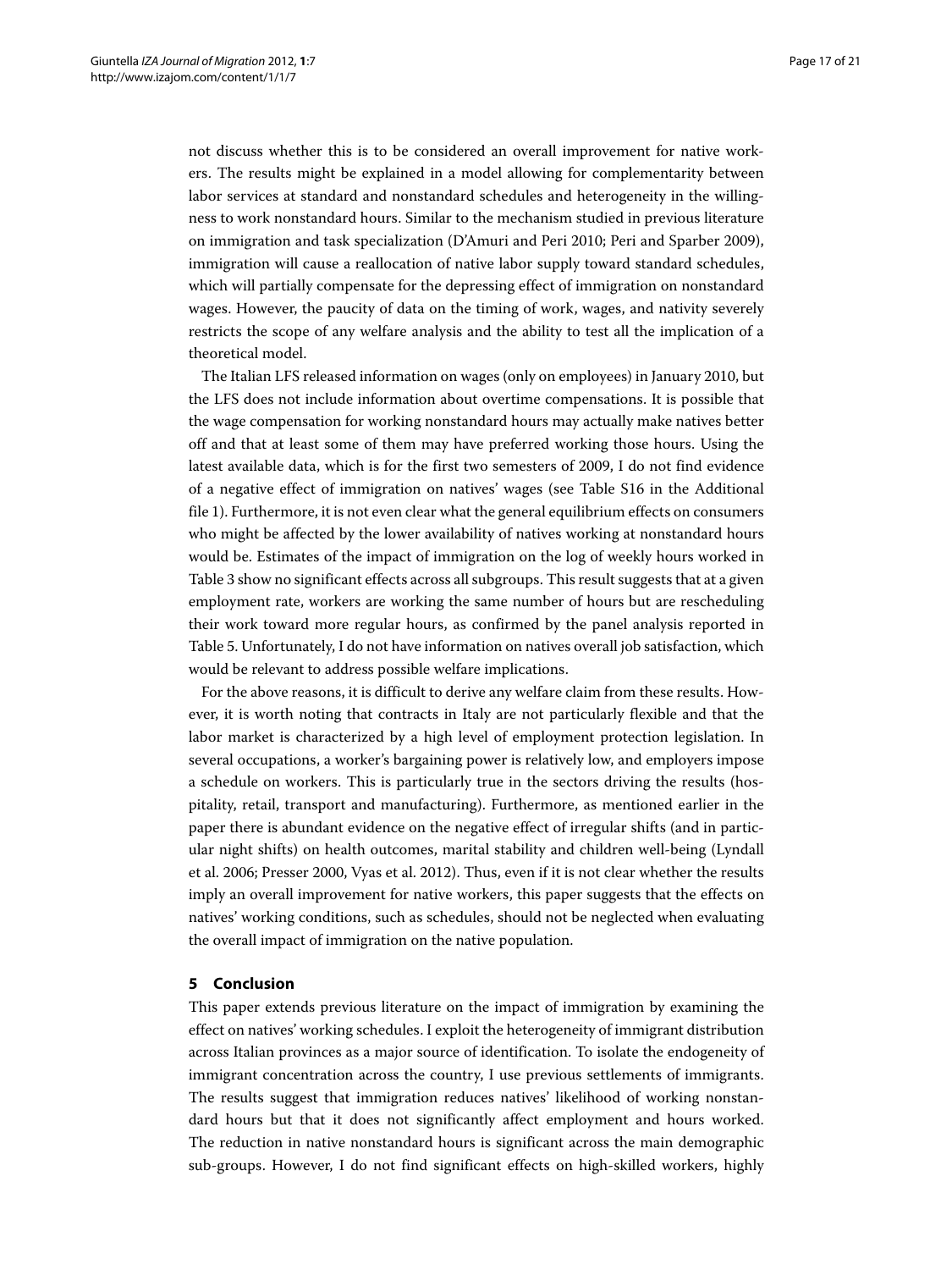specialized white collars, self-employed and in sectors in which immigrants have less of a presence (that is, the public sector or the financial sector). These effects are robust when using different empirical specifications and different measures of foreign population. Though it is difficult to disentangle whether this effect is due to the rescheduling of working hours or due to changes in the employment flows, the results from a panel analysis suggest that immigration raises the probability of improving natives' schedules and that it reduces the natives' risk of having undesirable schedules. This study is unable to test whether the results suggest an overall improvement for native workers, given the limited information on wages and overall job satisfaction. While this paper is not sufficient to provide an assessment of the welfare effects of increased immigration, it provides a first insight into a neglected margin of investigation.

# **6 Endnotes**

 $1$ In a recent article published in the British Medical Journal, Vyas et al. [\(2012\)](#page-20-8) analyze the findings of 34 studies and found that shift work was associated with a 23% increased risk of heart attack, a 5% increased risk of stroke and that people working night shifts are the ones at the highest risk for vascular diseases. They confirm the results of previous studies which found irregular shifts to be correlated with high blood pressure, diabetes and obesity and suggest that the lack of sleep, poor eating habits, higher smoking rates and lower levels of physical activity are likely to affect the health of shift workers. See also <http://www.bbc.co.uk/news/health-18996082>

<sup>2</sup>One could also think that working nonstandard hours may affect the social relationships of immigrants less; if an immigrant's family and friends did not migrate, they may not need to synchronize with the schedule of other people. Finally, depending on their religious beliefs, some immigrants may be more willing to work on weekends.In addition, immigrants might have fewer alternatives than natives. The fear of losing a job and the concern that this might also affect their legal status may increase their willingness to work nonstandard hours.

 $3$ From the survey design, 50% of the cross-sectional household sample for each quarter should be reinterviewed twelve months later Discenza [2004.](#page-20-28)

 $4$ The question on the survey is "Have you worked at night (evening, Saturday, Sunday) in the last four weeks?" Possible answers are (1) Yes, at least twice per week (or month, if question is about weekends); (2) Yes, less than twice per week (or month, if question is about weekends); (3) No; (4) Do not know.

<sup>5</sup>Similar results are found when using as an alternative dependent variable the likelihood of being employed in occupations involving shifts and or having worked on shifts in the last month.

6I excluded all the immigrants who were EU-15 citizens. Mocetti and Porello [\(2010\)](#page-20-26) discuss in detail the changes in immigrant flows to Italy in the last fifteen years. After the EU enlargement (2007) Romanians are the largest minority group, followed by Albanians and Moroccans. These three groups account for 39% of the working-age immigrant population, after excluding EU15 citizens (source: LFS, 2006-2008).

<sup>7</sup>As mentioned earlier in the paper, the LFS data allow us to distinguish natives from immigrants in the sample. One potential advantage of using the LFS to construct the explanatory variable is that one can compute the concentration of immigrants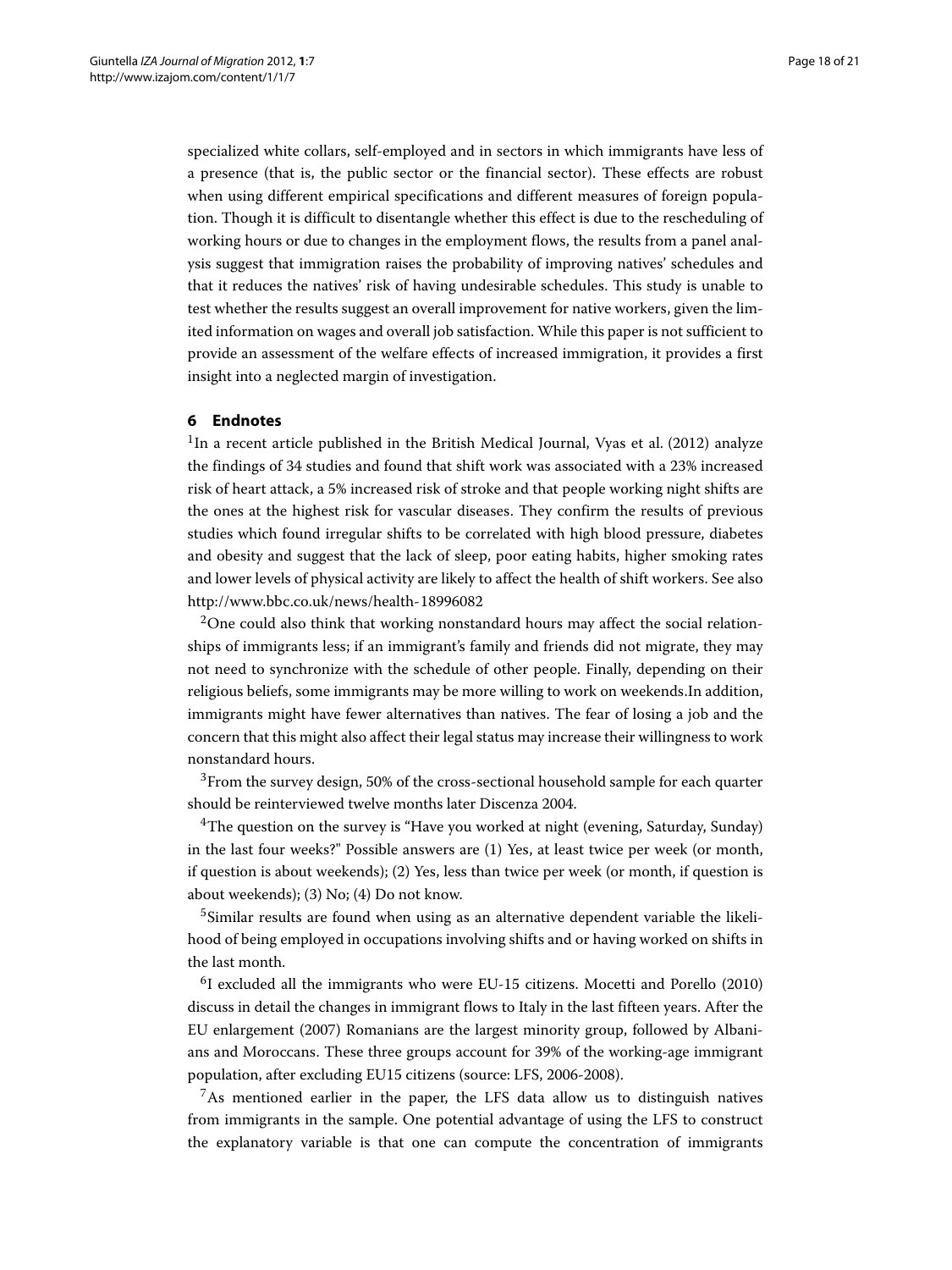across different segments of the population (which would not be possible from nonsurvey administrative registries). This computation allows one to focus on the effects of working-age immigrant concentration. However, the LFS survey is only representative at the regional level and the sampling error might be particularly high for the share of immigrants who represent only a minor fraction of the total population. Furthermore, sampling weights are stratified to match population in the second trimester of each year. For the above reasons I chose to use municipal records in the baseline specification. In the robustness checks (see Table [9\)](#page-14-1), I show that the results hold when using the LFS survey with the LFS weights to compute the province-year share of immigrants in the working-age population. The correlation between the share of foreign population computed using the LFS and the same measure computed using the Municipal records is 0.98.

8Data are publicly available for the period from 2002 to 2010. Immigrants who illegally entered Italy are not included in the sample, while those who overstay might still show up in Municipal records. However, Fasani [\(2009\)](#page-20-29) provides evidence that the distribution of undocumented immigrants across provinces tend to mirror legal ones.

9In Italy, a province (in Italian: provincia) is an intermediate administrative division between the municipality (comune) and the region (regione).

 $10$ However, I obtain similar results using more recent province classifications. The results are available upon request.

 $11$ In Additional file [1:](#page-19-4) Table S12, I report the marginal effects obtained using a probit model.

 $12$ This specification allows me to add province fixed effects (rather than using a set of current and past province characteristic) and to exploit variation over time for identification. In practice, I do not have enough time-variation in the immigrant population within a province between 2006 and 2008. However, while the estimate becomes nonsignificant when including province fixed effects, the point estimate is only slightly smaller than in the baseline model (see Table [8\)](#page-14-0).

<sup>13</sup>When including data on local industry composition (available at the province level 1999 onwards), results are substantially unchanged and if anything the coefficients is slightly higher in absolute value (coef.: 0.022; s.d.: 0.008).

 $14$ Italy is subdivided in 20 regions.

<sup>15</sup>The earliest year for which I obtained data from the Ministry of Interior on foreign population by country of origin and province of residence in electronic format is 1995.

<sup>16</sup>Descriptive statistics of the main variables used are provided in the Additional file [1](#page-19-4) (Tables S11, S12 and S13).

 $17A$  one standard deviation increase in the share of immigrants in a province would be associated with a 4% decrease in native non-standard hours. Equivalently, a 15% increase in the immigrant population in a given province would be associated with a 1.1% reduction in the native nonstandard hours.

 $18$ One concern is that my results might be picking up the fact that employers assign rookies the "bad" schedules in a market in which immigrants are the new "employees". However, controlling for other job characteristics such as job tenure, a dummy for those on a temporary contract and job position results are substantially unchanged. In particular the coefficient of interest slightly increases: coef., 0.024; s.d., 0.08.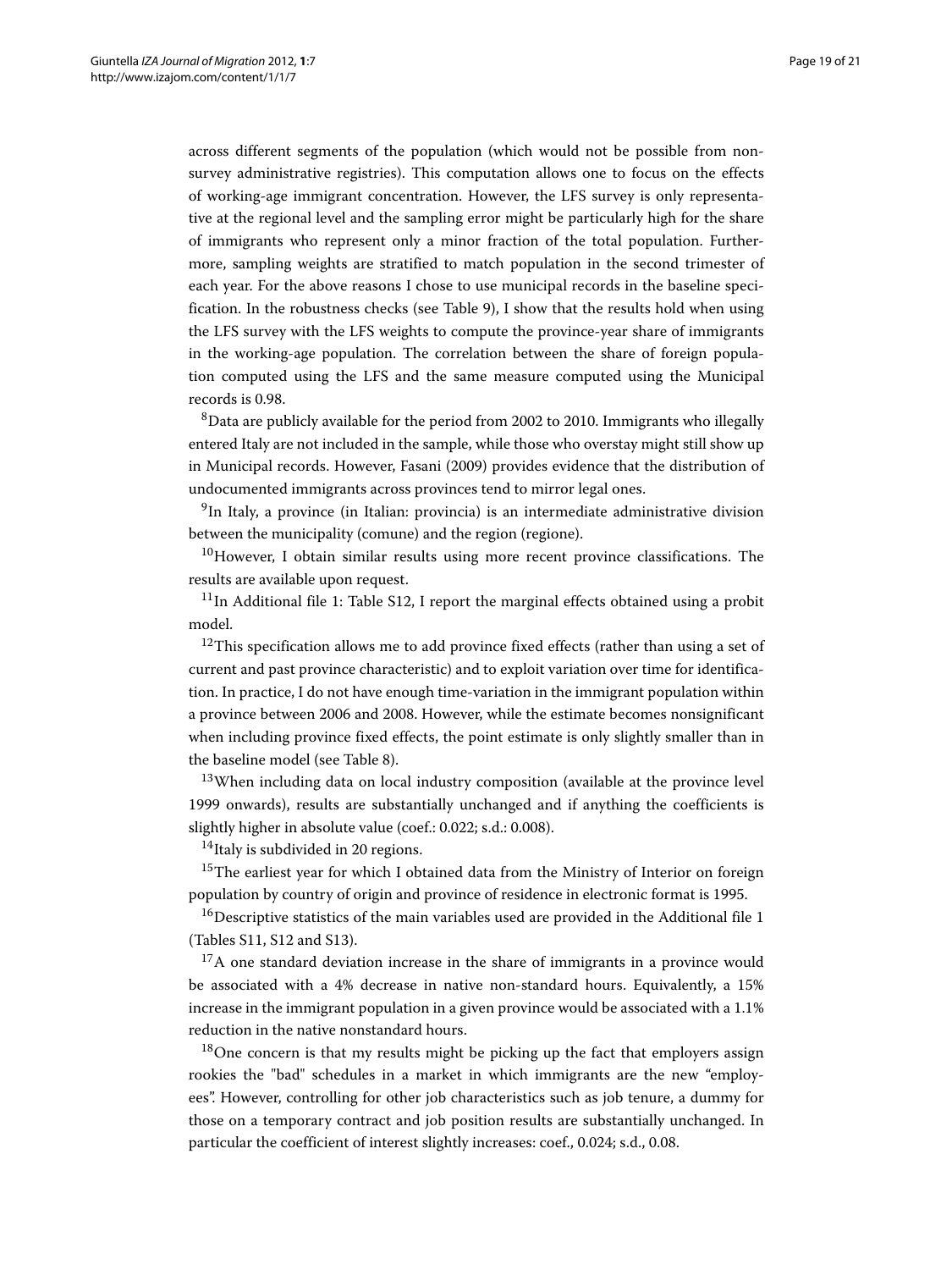<sup>19</sup>However, most of the robustness checks still hold when controlling for occupational characteristics and past nonstandard schedules. The results are available upon request.

 $20$ As mentioned in the Data Section, the LFS survey was designed to produce crosssectional data, but as each sample household is interviewed for 4 quarters, the records can be linked to produce longitudinal data at 3, 9, 12 and 15 months. From the survey design, 50% of the cross-sectional household sample for each quarter should be reinterviewed a year later.

<sup>21</sup> Equivalently, living in province with a higher share of immigrants at time  $t_0$  is associated with a higher likelihood of being on a regular schedule at time *t*<sup>1</sup> among those who were working non-standard hours at time  $t_0$ .

 $^{22}$ This is consistent with the fact that a larger share of immigrants is also associated with a 5% decrease in the native likelihood of being employed in occupation involving shifts (coef., 0.016; s.e., 0.007) and a 10% decrease in the likelihood of having worked on shifts in the last month before the survey (coef., -0.018; s.e., 0.006).

 $^{23}$ Mocetti and Porello [\(2010\)](#page-20-26) show that about 80% of the immigrants in Italy are bluecollar workers and most of them work in the manufacturing and construction sectors or in the personal services industry.

 $24$ The public sector includes hospitals, public services, police, and the army.

 $25$ The LFS includes a question asking whether individuals worked from home in the last month. About 5.4% of the employed population worked from home at least once in the four weeks preceding the survey. When restricting the analysis to those workers who did not report working at home, results are substantially unchanged (coef., 0.022; s.e, 0.005), while the coefficient is small and non-significant when focusing on those who reported working at home at least once in the month before the survey.

# **Additional file**

# <span id="page-19-4"></span>**[Additional file 1:](http://www.biomedcentral.com/content/supplementary/2193-9039-1-7-S1.pdf) Appendix.**

#### **Competing interests**

The IZA Journal of Migration is committed to the IZA Guiding Principles of Research Integrity. The author declares that he observed these principles.

# **Acknowledgements**

I am grateful to Claudia Olivetti, Daniele Paserman and Alfonso Rosolia for their comments and guidance, to the anonymous referees and the editor Denis Fougère for their valuable suggestions. I also benefited from discussion with Leonardo Becchetti, Rania Gihleb, and Fabrizio Mazzonna. I would like to thank all the participants to the European Society for Population Economics (2012), the CReAM Interdisciplinary Conference on Migration (2011), and seminar attendees at the Boston University Empirical Micro-Lunch(2010), and the Bank of Italy (2009). Data on foreign residence permits were kindly provided by the Minister of Internal Affairs-Security Department. Any errors are my own. Responsible editor: Denis Fougère

#### Received: 2 August 2012 Accepted: 23 October 2012 Published: 18 December 2012

#### **References**

<span id="page-19-7"></span>Albisinni M, Quattrociocchi L (2006) Gli stranieri nella rilevazone sulle forze di lavoro. Metodi e Norme 27. [http://www3.](http://www3.istat.it/dati/catalogo/20060315_01/mn0627stranieri_nelle_forze_di_lavoro.pdf) [istat.it/dati/catalogo/20060315\\_01/mn0627stranieri\\_nelle\\_forze\\_di\\_lavoro.pdf.](http://www3.istat.it/dati/catalogo/20060315_01/mn0627stranieri_nelle_forze_di_lavoro.pdf) Accessed 13 Nov 2012.

<span id="page-19-6"></span>Barone G, Mocetti S (2011) With a little help from abroad: the effect of low-skilled immigration on the female labor supply. Labour Econ 18(5): 664–675

<span id="page-19-5"></span>Bartel AP (1989) Where do the new U.S. immigrants live. J Labor Econ 7(4): 371–391

<span id="page-19-3"></span><span id="page-19-2"></span>Becchetti L, Pelloni A, Rossetti F (2008) Relational good, sociability and happiness. Kyklos 61(3): 343–363 Berger MC, Gabriel PE (1991) Risk aversion and the earnings of US immigrants and natives. Appl Econ 23(2): 311–318 Borjas GJ (1995) The economic benefits from immigration. J Econ Perspect 9(2): 3–22 Borjas GJ, Grogger J, Hanson GH (2008) Imperfect substitution between immigrants and natives: a reappraisal. NBER

<span id="page-19-1"></span><span id="page-19-0"></span>Working Paper.<http://www.nber.org/papers/w13887.pdf> Accessed 13 Nov 2012